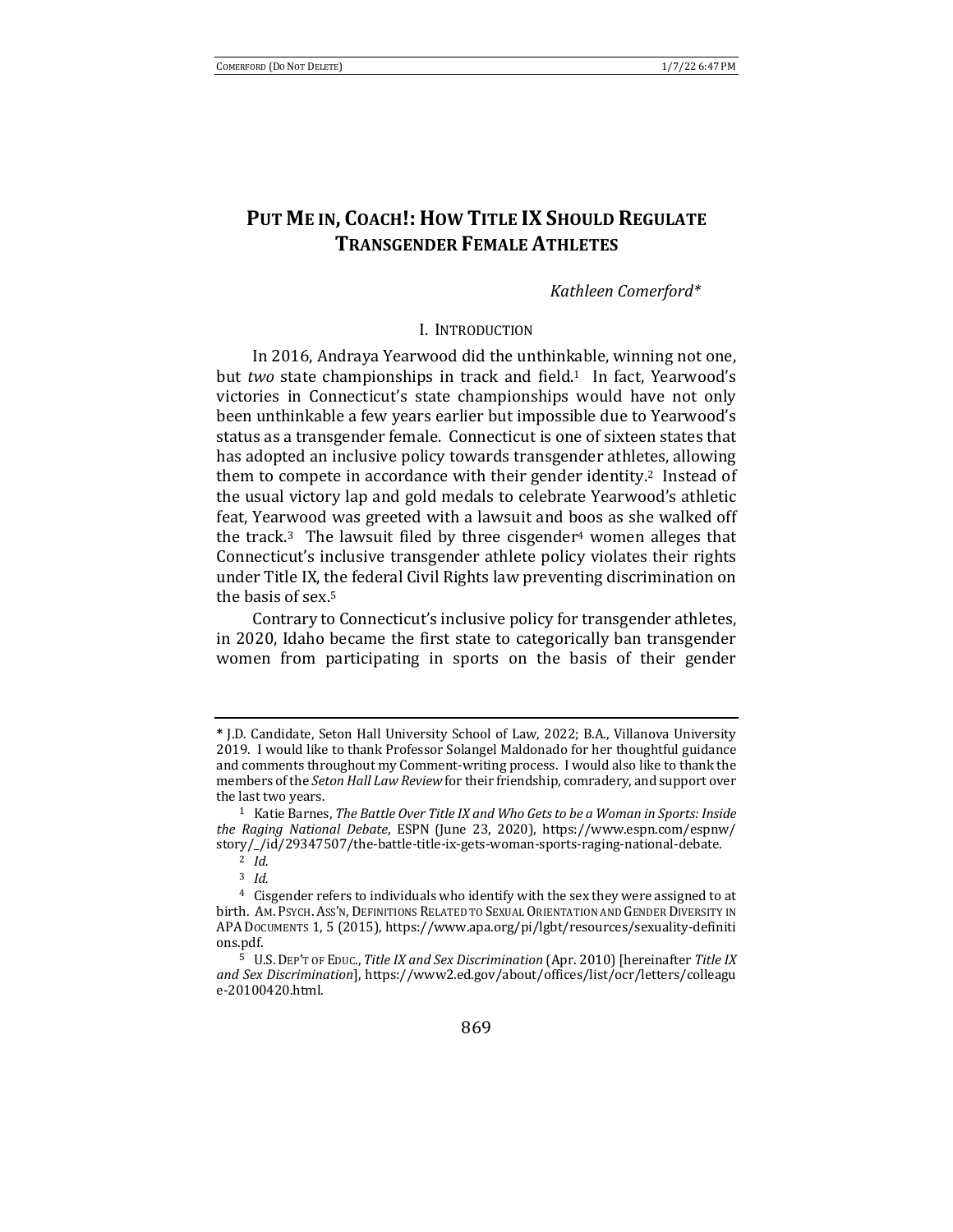identity.<sup>6</sup> Transgender athlete, Lindsay Hecox, sought protection from Idaho's order in court under Title IX—the same provision invoked by the cisgender women in Connecticut.<sup>7</sup> These two lawsuits bring the debate into the spotlight: Who is protected from discrimination on the basis of sex under Title IX? And what does that mean for transgender athletes?

Increased awareness of transgender people and their rights in the United States has been pervasive throughout the last year. Following the 2020 election, Sarah McBride is now the first transgender state senator in the United States.<sup>8</sup> Moreover, the Supreme Court's recent decision in *Bostock v. Clayton County* made clear that an employer cannot fire a transgender employee simply because of their status as transgender.<sup>9</sup> Yet, transgender people still face an uphill battle on the road to equality and inclusion. As more transgender athletes elect to compete in sports, a heated debate has ensued about how and if schools should include transgender individuals in sports competitions in accordance with their gender identity. Uniform guidance is necessary to ensure fair athletic competition for both transgender and cisgender athletes. This Comment analyzes how transgender athletes, specifically transgender females, can and should be included in sports.

This Comment argues that Title IX, as currently drafted, prohibits discrimination against transgender athletes who seek to participate in sports on the basis of their gender identity. It proposes that the U.S. Department of Education's Office for Civil Rights, the agency charged with enforcing Title IX, implement regulations requiring transgender female athletes to complete one year of hormone suppression therapy before competing in women's sports to ensure a competitive athletic opportunity for both transgender women and cisgender women.

<sup>&</sup>lt;sup>6</sup> Talya Minsberg, '*Boys are Boys and Girls are Girls': Idaho is First State to Bar Some Transgender Athletes*, N.Y. TIMES (Apr. 1, 2020), https://www.nytimes.com/2020/04/ 01/sports/transgender-idaho-ban-sports.html. Since then, several states have enacted discriminatory policies toward transgender women wishing to compete in accordance with their gender identity. See, e.g., John Raby, West Virginia Transgender Athlete Bill Signed by Governor, Associated Press (Apr. 28, 2021), https://apnews.com/article/westvirginia-bills-sports-education-09a15a1ff4b65168aed4b35a990df28e. 

<sup>7</sup> *Id.*

<sup>&</sup>lt;sup>8</sup> *See* Matt Stevens & Maggie Astor, *These Candidates Made History in the 2020 Election*, N.Y. TIMES (Nov. 4, 2020), https://www.nytimes.com/2020/11/04/us/politics/election-firsts-winners.html?searchResultPosition=1.

<sup>&</sup>lt;sup>9</sup> *See* Bostock v. Clayton Cnty., 140 S. Ct. 1731 (2020). President Biden has since signed an executive order indicating that discrimination on the basis of sex includes discrimination on the basis of gender identity. Samantha Schmidt, *Biden Calls for LGBTQ* Protections in Day 1 Executive Order, Angering Conservatives, WASH. Post (Jan. 21, 2021), https://www.washingtonpost.com/dc-md-va/2021/01/21/biden-executive-ordertransgender-lgbtq/.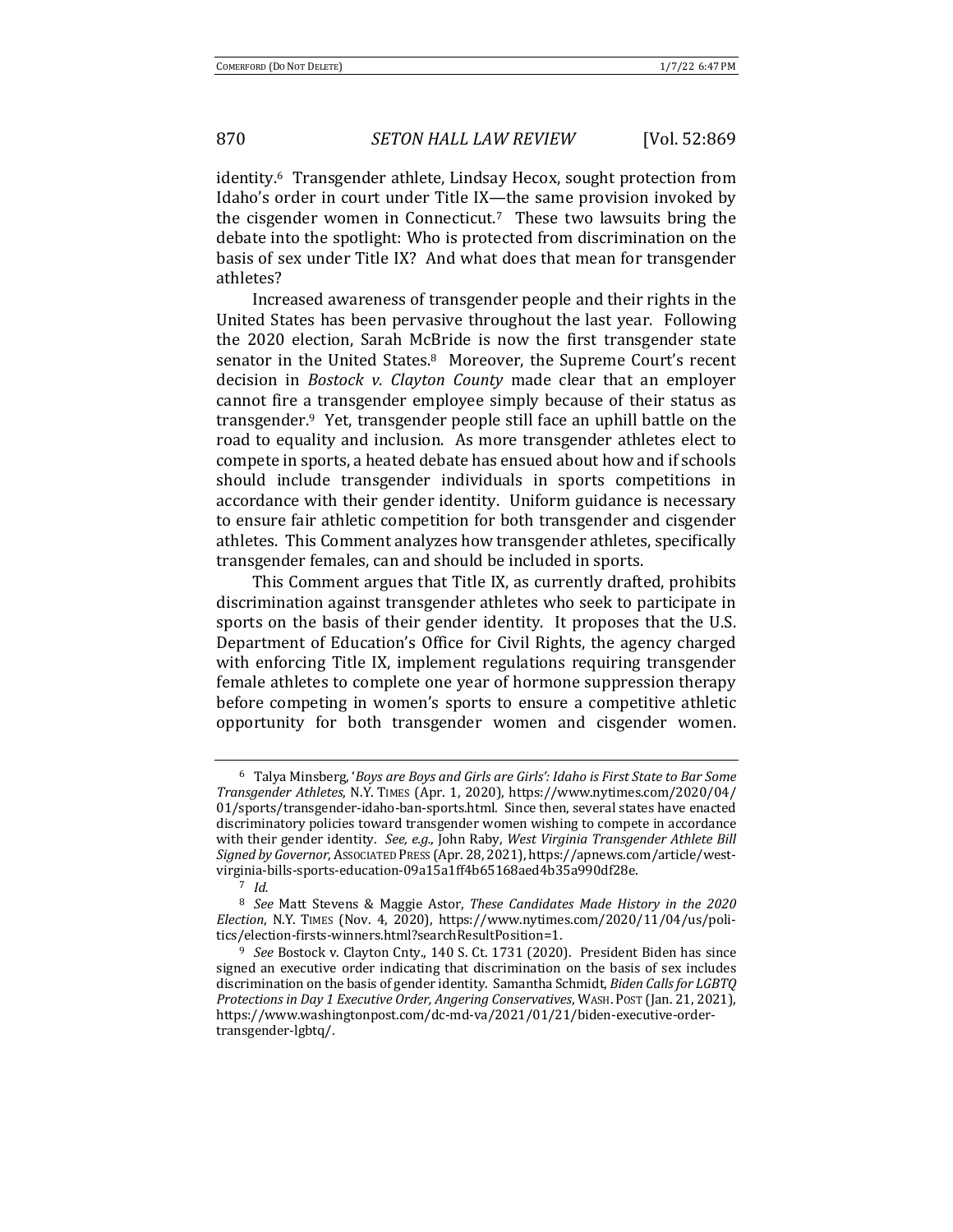Support for this proposal is abundant: (1) Title VII caselaw interprets discrimination on the basis of sex to include discrimination on the basis of gender identity; (2) social science shows the benefits of sports participation to young athletes; (3) medical science shows the effectiveness of testosterone suppression; and  $(4)$  various international and collegiate athletic programs have been successful in implementing policies to include transgender athletes.

Part II of this Comment explores the history of Title IX, how it applies to sports, and how the Office for Civil Rights regulates transgender athletes. It explains the Supreme Court's recent decision in *Bostock v. Clayton County*. In *Bostock*, the Court interpreted sex discrimination under Title VII to include discrimination on the basis of gender identity.<sup>10</sup> Title VII is the federal Civil Rights law prohibiting employment discrimination on the basis of sex. Because Title IX does not define "sex" and because the Supreme Court has yet to interpret what "sex" means for Title IX purposes, the Court's decision in *Bostock* informs future Title IX interpretations.

Part III of this Comment surveys various policies for incorporating transgender athletes into sex-segregated sports, including the policies of several states, the National Collegiate Athletic Association, and the International Olympic Committee. Part IV of this Comment argues that the Department of Education Office for Civil Rights should promulgate regulations that require transgender female athletes wishing to compete based on their gender identity to undergo one year of hormone suppression. This proposal allows transgender females opportunities to participate in sports while ensuring they do not have an unfair advantage relative to cisgender athletes. Part  $V$  of this Comment responds to common criticisms that government and athletic organizations must address in their efforts to allow transgender athlete participation. 

### II. A BRIEF OVERVIEW: TITLE IX AND SEX DISCRIMINATION

This Part provides a brief overview of Title IX, its history, and its role in regulating athletic programs. Specifically, it discusses what "sex" means under Title IX and how "sex" relates to gender identity. This Part will go on to explain how both the Obama administration and the Trump administration have previously understood how to comply with Title IX's prohibition on discrimination on the basis of sex as it relates to the participation of transgender athletes. Lastly, it examines how courts

<sup>10</sup> *See Bostock*, 140 S. Ct. at 1778, 1783.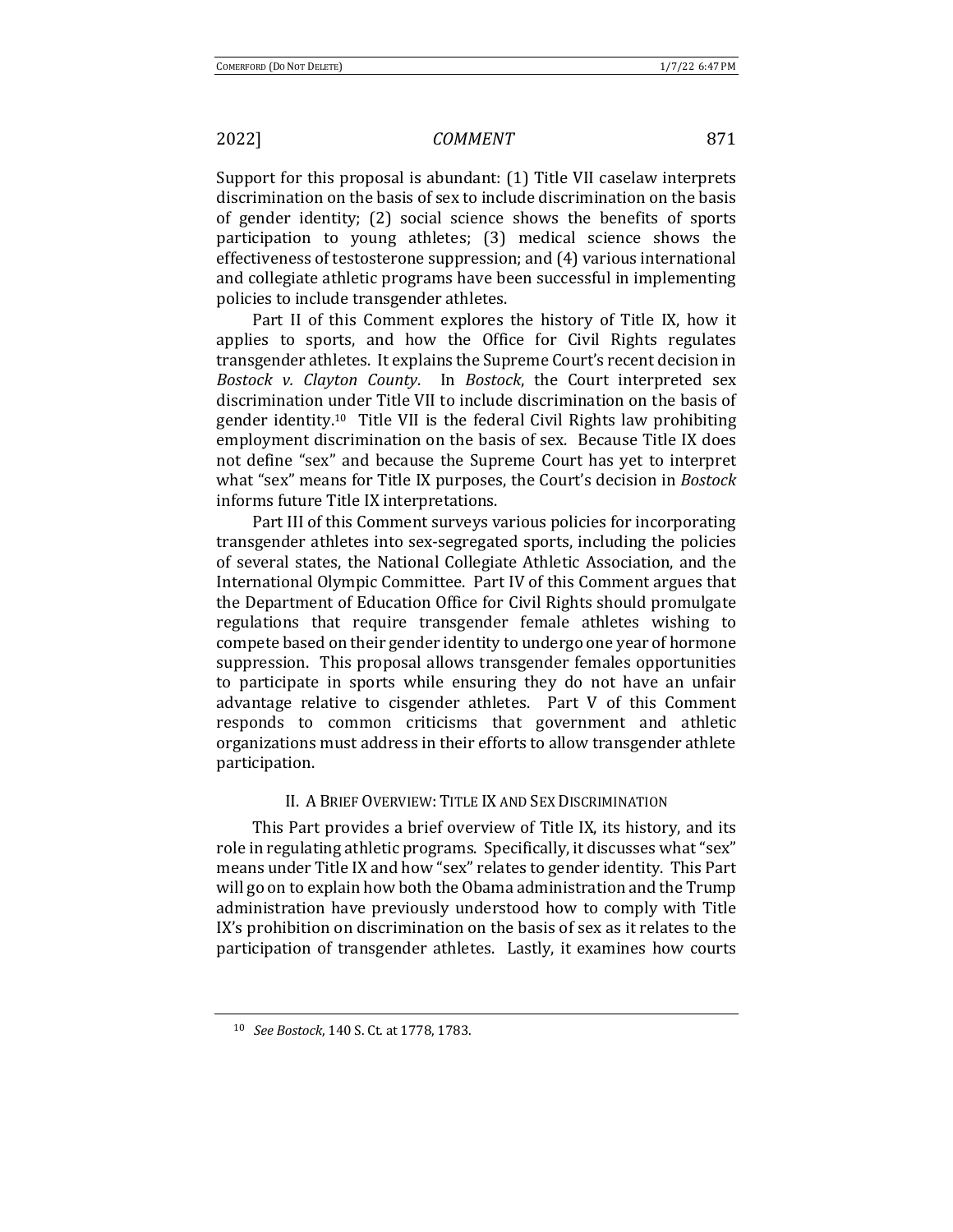interpret "sex" under Title VII and how this informs what "sex" means under Title IX.

### A. *Title IX's General Mandate Prohibiting Sex Discrimination*

Congress passed Title IX of the Education Amendments in  $1972$ .<sup>11</sup> Title IX states: "No person in the United States shall, on the basis of sex, be excluded from participation in, be denied the benefits of, or be subjected to discrimination under any education program or activity receiving Federal financial assistance." $12$  Although the statute in its original language does not explicitly contemplate sports, Title IX is widely known for championing women's involvement in sports, providing more athletic opportunities to females, and yielding higher participation of females in sports.<sup>13</sup> Since Title IX's passage, Congress has dramatically increased academic, athletic, and employment opportunities for females.<sup>14</sup>

The Office for Civil Rights (OCR) is tasked with enforcing Title IX. OCR has promulgated regulations expressly recognizing Title IX's application to sports by providing that:

No person shall, on the basis of sex, be excluded from participation in, be denied the benefits of, be treated differently from another person or otherwise be discriminated against in any interscholastic, intercollegiate, club or intramural athletics offered by a recipient, and no recipient shall provide any such athletics separately on such basis.15

The same regulations, however, authorize the creation of separate teams for each sex when selection "for such teams is based upon competitive skill or the activity involved is a contact sport." $16$  Examples of contact sports where Title IX permits separate teams include "wrestling, rugby, ice hockey, football, [and] basketball."<sup>17</sup>

While recognizing that there will be contact sports, such as football, where a female will not be eligible to try out for the men's team, the

<sup>11</sup> *Title IX and Sex Discrimination, supra note* 5.

 $12$  20 U.S.C. § 1681 (emphasis added).

<sup>13</sup> *See Title IX and the Rise of Female Athletes in America*, WOMEN's SPORTS FOUND. (Sept. 2, 2016), https://www.womenssportsfoundation.org/education/title-ix-and-the-riseof-female-athletes-in-america/.

<sup>14</sup> *Title IX and Sex Discrimination, supra note* 5.

<sup>15</sup> 34 C.F.R. § 106.41(a).

 $16 \S 106.41(b)$ .

<sup>&</sup>lt;sup>17</sup> U.S. DEP'T OF EDUC., *Requirements Under Title IX of the Education Amendments of* 1972, https://www2.ed.gov/about/offices/list/ocr/docs/interath.html (last updated Jan. 10, 2020).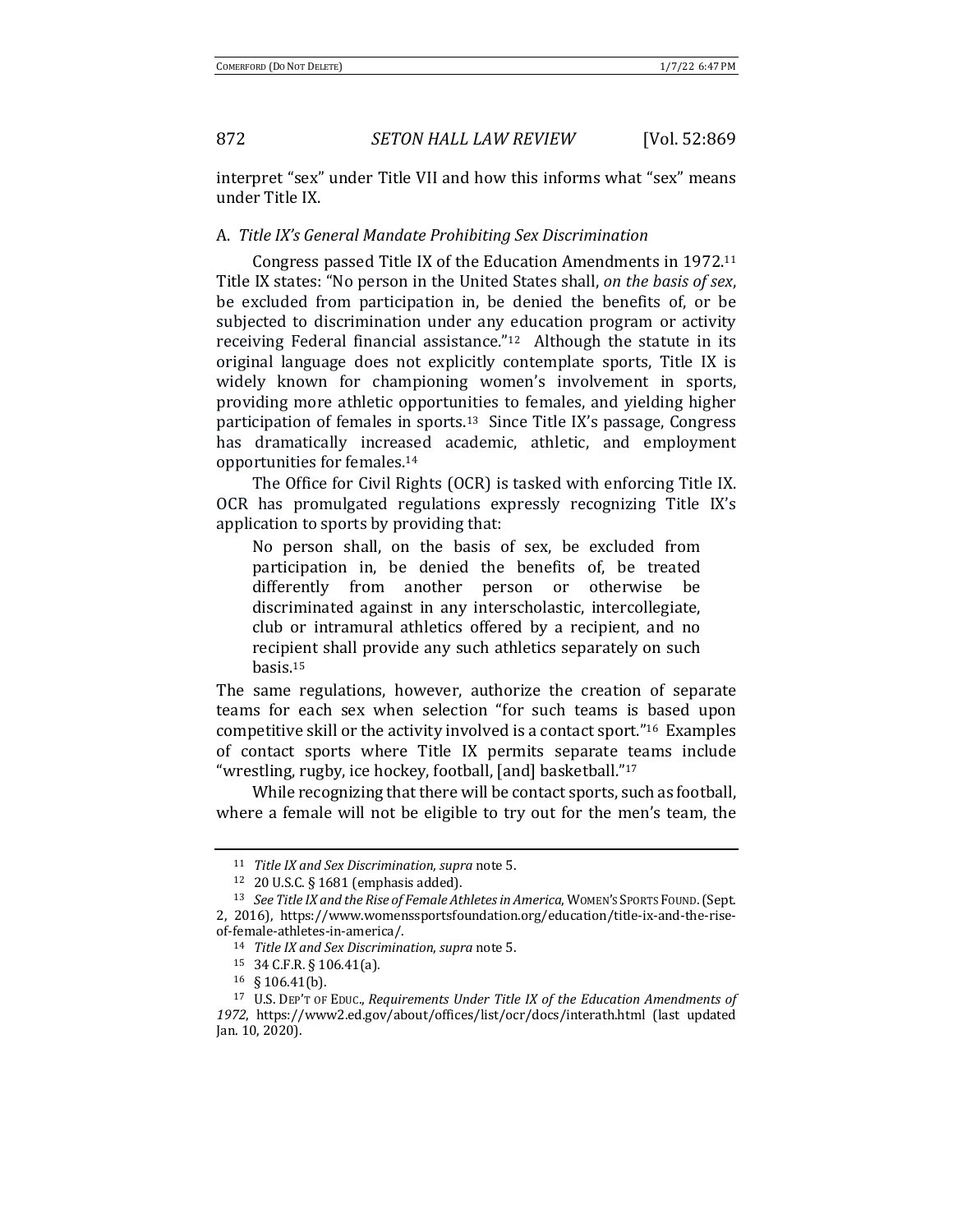regulation maintains that individuals cannot be denied equal opportunities on the basis of  $sex.^{18}$  Factors for assessing equal opportunity include but are not limited to: "the provision of equipment and supplies,  $\ldots$  locker rooms, practice, and competitive facilities;" "opportunity to receive coaching and academic tutoring;" and " scheduling of games and practice times."  $19\text{ Some feminist legal scholars}$ have criticized Title IX, arguing that it authorizes discrimination and marks women's sports as inferior to men's sports.<sup>20</sup> This distinction, however, has withstood challenges in courts on the grounds that sexsegregated sports protect athletic opportunities for females.<sup>21</sup>

## B. Title IX Implementing Regulations: What is Sex and Gender *Identity?*

Title IX prohibits discrimination *on the basis of sex*. Courts, as well as individuals, struggle to understand what "sex" means and how it relates to gender, if at all.<sup>22</sup> Although "sex" and "gender" are often used interchangeably, each has a distinct and different meaning. When Congress drafted Title IX, its drafters likely did not contemplate that sex discrimination extended beyond discrimination on the basis of being biologically male or female.<sup>23</sup> In the years since Title IX was first passed, however, there have been significant research developments regarding sex, specifically, as it relates to and informs gender identity.<sup>24</sup> Sex is "a person's biological status and is typically categorized as male, female, or intersex."<sup>25</sup> Indicators of biological sex include "sex chromosomes, gonads, internal reproductive organs, and external genitalia."26 Individuals who identify with their sex assigned at birth are referred to as cisgender.<sup>27</sup>

In contrast, gender identity "refers to a person's internal sense of being male, female or something else."<sup>28</sup> If a person's gender identity and biological sex do not align, they may identify along the transgender

 $18 \S$  106.41(c) ("A recipient which operates or sponsors interscholastic, intercollegiate, club or intramural athletics shall provide equal athletic opportunity for members of both sexes.").

 $19 \S 106.41(c)$ .

<sup>&</sup>lt;sup>20</sup> *See* EILEEN MCDONAGH & LAURA PAPPANO, PLAYING WITH THE BOYS: WHY SEPARATE IS NOT EQUAL IN SPORTS 7 (2007).

<sup>&</sup>lt;sup>21</sup> *See* Williams v. Sch. Dist. of Bethlehem, 998 F.2d 168, 175 (3d Cir. 1993).

<sup>22</sup> *See* Barnes, *supra* note 1.

<sup>23</sup> *Id.*

<sup>24</sup> *Id.*

<sup>25</sup> AM. PSYCH. Ass'N, *supra* note 4, at 1, 5.

<sup>26</sup> *Id.*

<sup>27</sup> *Id.* at 1.

<sup>28</sup> *Id.* at 4.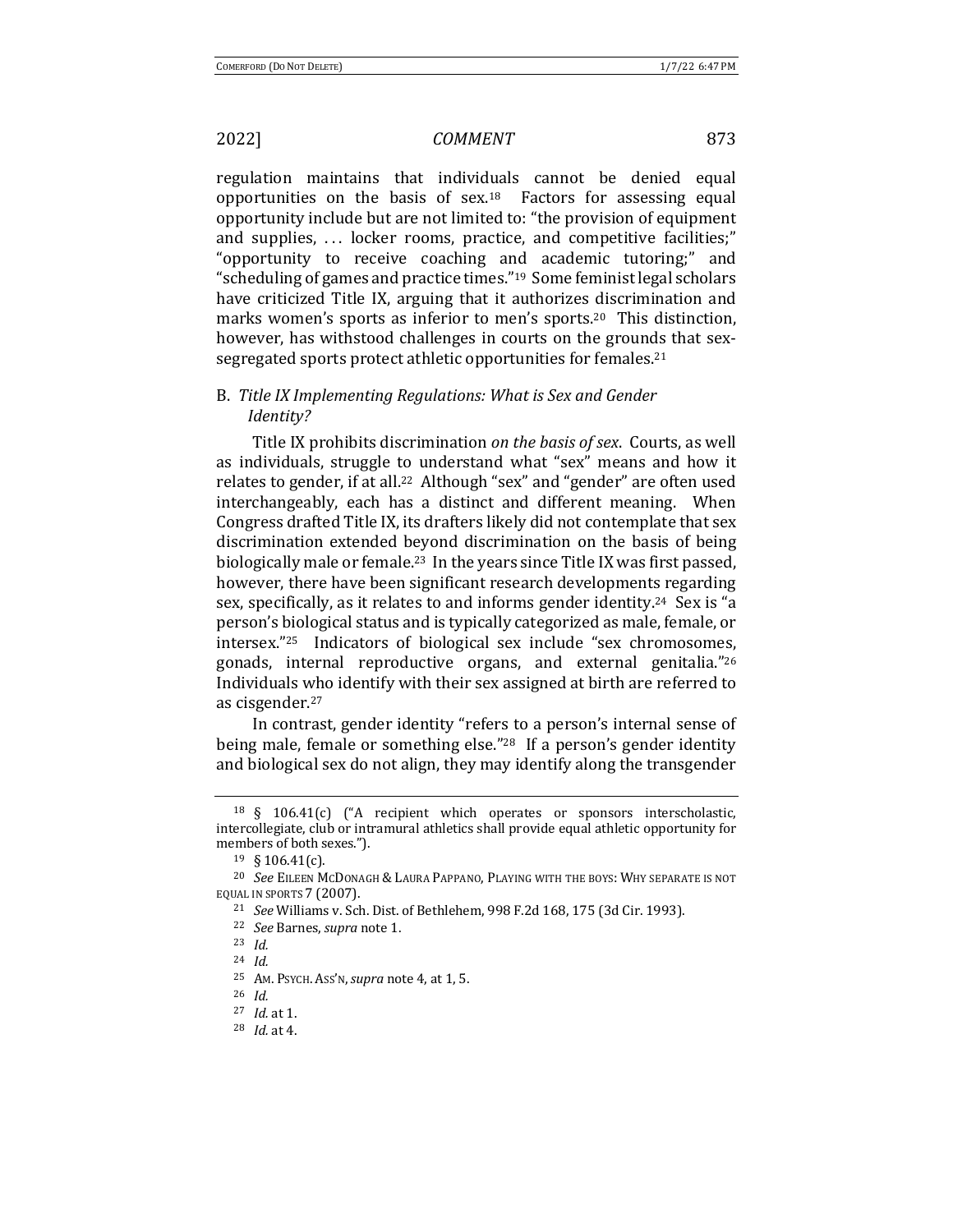spectrum.<sup>29</sup> Transgender describes "individuals whose gender identity is different from the sex they were assigned at birth."<sup>30</sup> "A transgender male is someone who identifies as male but was assigned the sex female at birth, and a transgender female is someone who identifies as female but was assigned the sex of male at birth."31

Transgender persons often undergo gender transitions so that their perceived sex corresponds with their sense of gender identity. "Gender transition refers to the process in which transgender individuals begin asserting the sex that corresponds to their gender identity instead of the sex they were assigned at birth." $32$  "During gender transition, individuals begin to live and identify as the sex consistent with their gender identity."  $33$  Gender transition may be marked by a change in dress, adoption of a new name, or assumption of pronouns consistent with their gender identity.<sup>34</sup>

Many transgender individuals "experience 'gender dysphoria,' which is characterized by significant and substantial distress as a result of their birth determined sex being different from their gender identity."<sup>35</sup> Severe anxiety, depression, and even suicidal thoughts in social, occupational, and other important areas of life characterize gender dysphoria.<sup>36</sup> Title IX is silent regarding if it includes prohibition of discrimination against transgender individuals. Yet, transgender persons remain in desperate need of protection from discrimination.

### C. *Protections for Transgender Athletes under Title IX*

Confusion surrounding Title IX requirements for transgender athlete participation on the basis of their gender identity results in part from contradictory guidance provided by the former Trump administration and its predecessor, the Obama administration.<sup>37</sup> The Obama administration permitted transgender athletes to participate in

<sup>29</sup> *Id.* at 7.

<sup>&</sup>lt;sup>30</sup> Catherine E. Lhamon & Vanita Gupta, *Dear Colleague Letter on Transgender Students*, U.S. DEP'T OF EDUC.: OFF. FOR CIV. RTS. (May 13, 2016) [hereinafter *Obama Guidance Letter*], https://www2.ed.gov/about/offices/list/ocr/letters/colleague-2016 05-title-ix-transgender.pdf. 

<sup>31</sup> *Id.*

<sup>32</sup> *Id.* at 2.

<sup>33</sup> *Id.*

<sup>34</sup> *Id*.

<sup>35</sup> Hecox v. Little, 479 F. Supp. 3d 930, 945 (D. Idaho 2020).

<sup>36</sup> *Id.*

<sup>37</sup> *See* Sandra Battle & T.E. Wheeler, II, *Dear Colleague Letter*, U.S. DEP'T OF EDUC.: OFF. FOR CIV. RTS. (Feb. 22, 2017) [hereinafter Trump Guidance Letter], https://www2.ed.gov/ about/offices/list/ocr/letters/colleague-201702-title-ix.pdf; see also Obama Guidance *Letter*, *supra* note 30.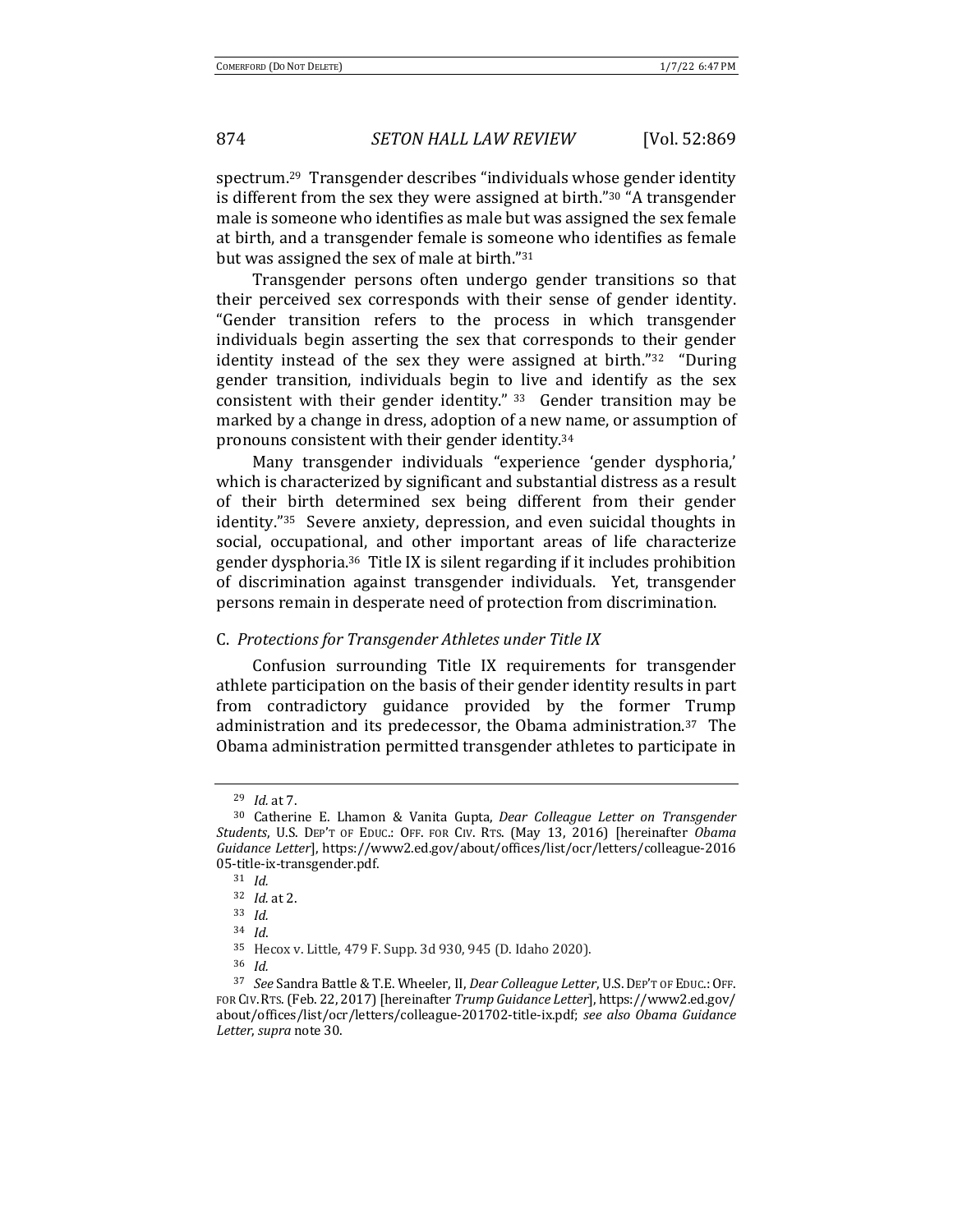sports on the basis of their gender identity.<sup>38</sup> This inclusive framework, which allowed athletes to express their gender identity through sports participation, has since been expressly withdrawn.<sup>39</sup>

Traditionally, Dear Colleague Letters, informal guidance documents that are not subject to the requirements of notice and comment and that do not add requirements to applicable law,<sup>40</sup> have provided guidance on either the inclusion or exclusion of transgender athletes. 

### 1. The Obama Administration

The Obama administration issued a Dear Colleague Letter on May 13, 2016, which summarized "a school's Title IX obligations regarding transgender students and explain[ed] how ... [to] evaluate a school's compliance with these obligations."<sup>41</sup> The letter explicitly clarified that Title IX's prohibition against sex discrimination "encompasses discrimination based on a student's gender identity, including discrimination based on a student's transgender status." $42$  This means that for purposes of Title IX compliance, a school cannot treat a "transgender student differently from the way it treats other students of the same gender identity."43

The letter instructs that once a student notifies an institution of the student's gender identity, the student shall be treated consistently with that identity.<sup>44</sup> Under this guidance letter, notification of a change in gender identity did not require a medical diagnosis or a treatment plan.<sup>45</sup> Most importantly for the purposes of this Comment, this meant: "When a school provide<sup>[d]</sup> sex-segregated activities and facilities, transgender students [were] allowed to participate in such activities and access such facilities consistent with their gender identity."<sup>46</sup> This includes, among other things, restrooms, locker rooms, and athletic programs.<sup>47</sup> This Dear Colleague Letter marked a shift from a strict concept of two discrete and separate sexes. In doing so, it urged schools not to rely on "overly broad generalizations or stereotypes about the difference between transgender students and other students of the

<sup>38</sup> *See Obama Guidance Letter*, *supra* note 30.

<sup>39</sup> *See Trump Guidance Letter*, *supra* note 37.

<sup>40</sup> *See id.* at 2.

<sup>&</sup>lt;sup>41</sup> *Obama Guidance Letter, supra* note 30, at 1.

<sup>42</sup> *Id.* at 1.

<sup>43</sup> *Id.* at 2.

<sup>44</sup> *Id.*

<sup>45</sup> *Id.*

<sup>46</sup> *Id.* at 3.

<sup>47</sup> *See Obama Guidance Letter*, *supra* note 30, at 3.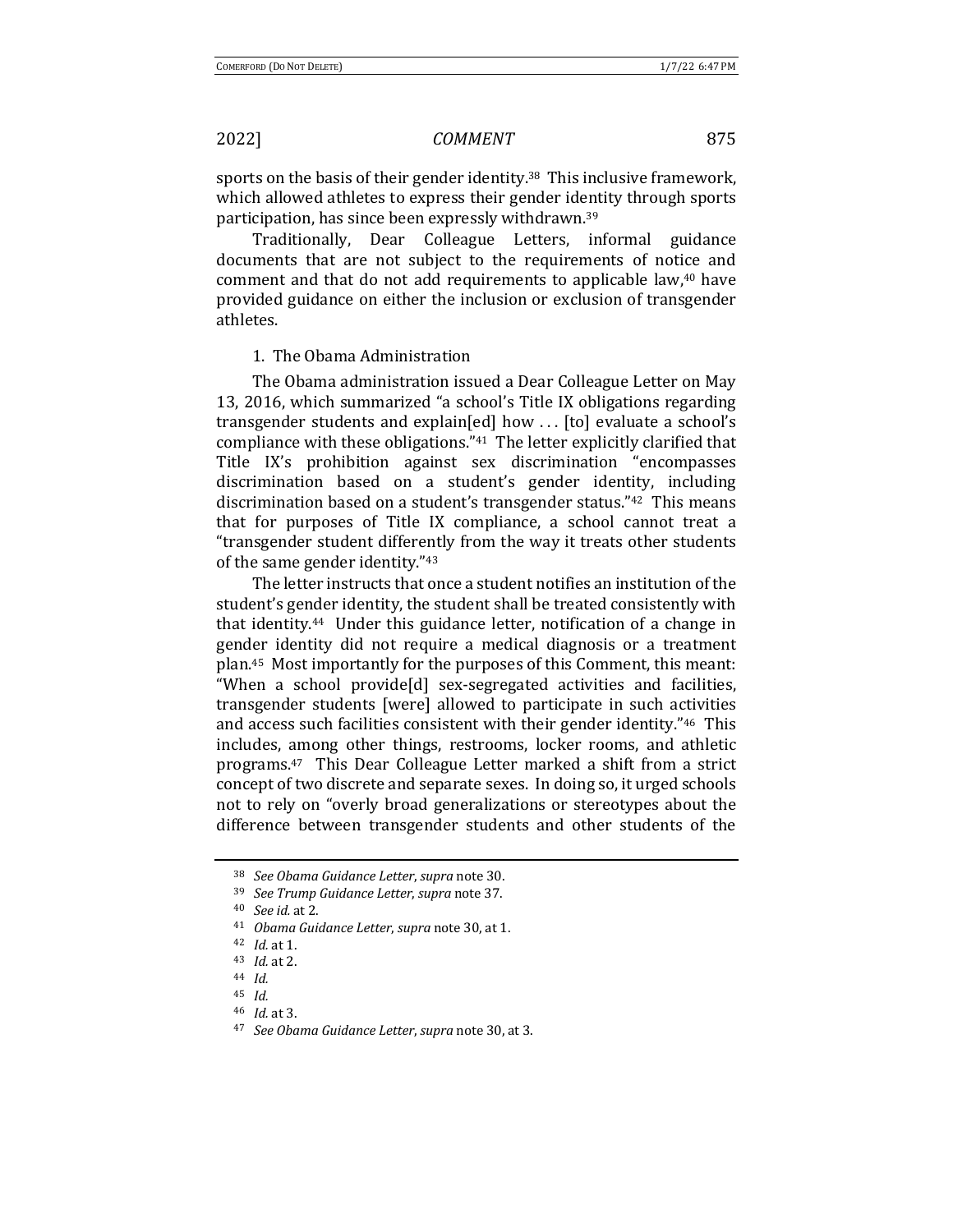same sex."<sup>48</sup> Notably, the letter was only guidance for implementing Title IX.<sup>49</sup> It did not implement new Title IX regulations or requirements but rather worked solely with the existing statute and its regulations. This is evidence that under the current Title IX statutory framework, it is permissible for transgender persons to participate in sports on the basis of their gender identity.<sup>50</sup>

2. Rollback on Protections During the Trump Administration

Although the Obama administration's inclusive policy guidelines gave transgender athletes reason to celebrate, it was not long before they were withdrawn. The Trump administration triggered turnover in agency officers enforcing Title IX. Resultingly, the Trump administration rolled back the inclusive policies enabling transgender athletes to express themselves by participating in sports teams in accordance with their gender identity. On February 22, 2017, then-Secretary of Education, Betsy DeVos, issued a new Dear Colleague Letter to revoke the May 13, 2016, Dear Colleague Letter. The February 22 letter rescinded the Obama-era policy, which permitted sports participation on the basis of gender identity.<sup>51</sup> According to the February 22 letter, the recission was based on the administration's belief that the previous guidance document lacked significant legal analysis or explanation as to the express language of Title IX. $52$ 

While rescinding protections for transgender athletes to compete in accordance with their gender identity, the 2017 guidance maintained that "withdrawal of these guidance documents does not leave [transgender] students without protections from discrimination, bullying, or harassment."<sup>53</sup> Specifically, the letter asserted the administration's commitment to allowing LGBT students to learn and thrive at school by exploring all claims of discrimination within the  $classroom.54$  But the Trump administration later claimed gender discrimination and threatened to withhold millions of dollars from educational institutions in Connecticut because Connecticut allows transgender athletes to compete on teams that correspond with their

<sup>48</sup> *Id.*

<sup>49</sup> *Id.* at 1.

<sup>50</sup> *See id.*

<sup>51</sup> *Trump Guidance Letter*, *supra* note 37, at 1.

<sup>52</sup> *See id.*

<sup>53</sup> *Id.* at 2*.*

<sup>54</sup> *See id.*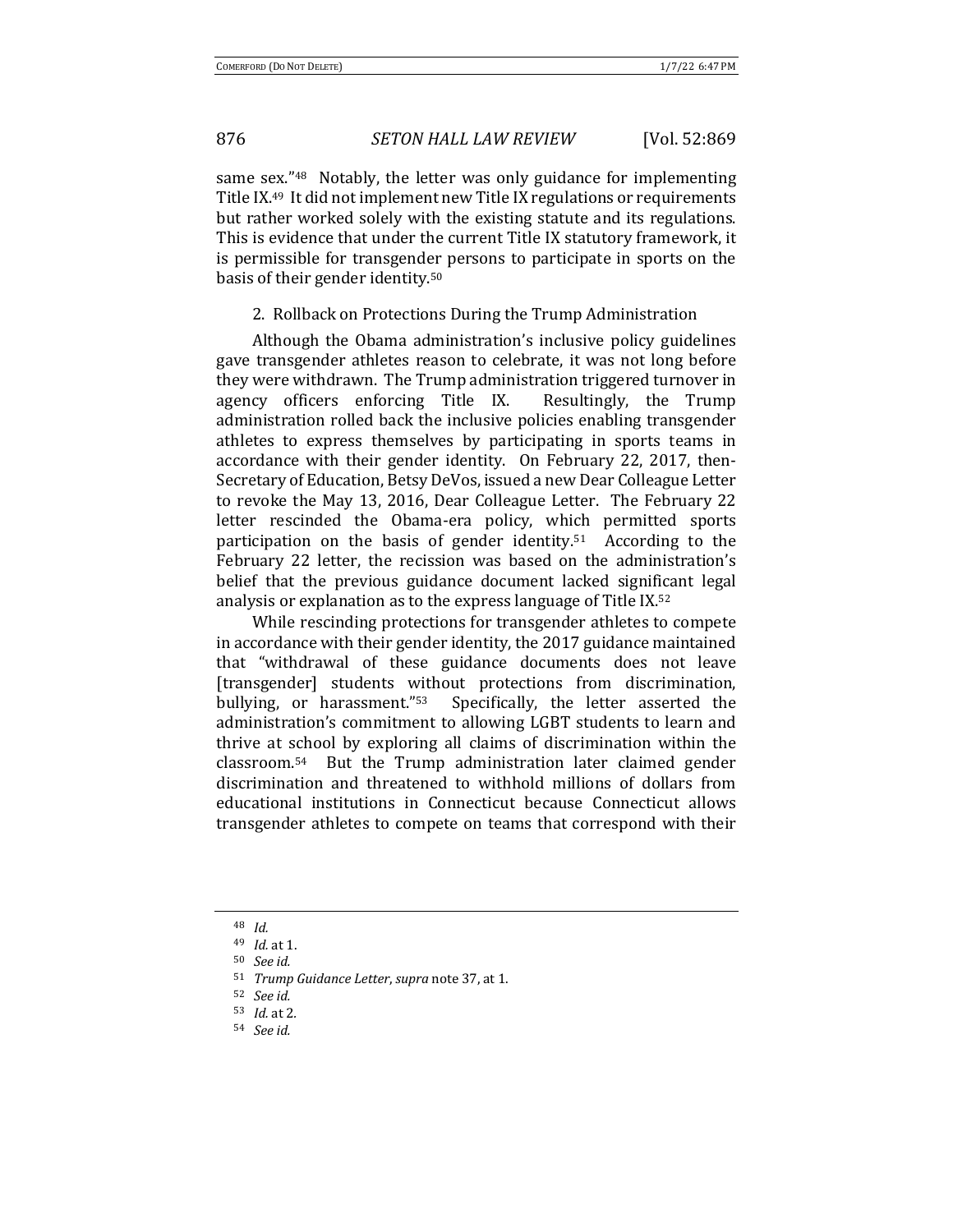gender identity.<sup>55</sup> The Department of Education believed Connecticut's inclusive policy violated Title IX because it was discriminatory to cisgender women.<sup>56</sup> And under Title IX, the federal government can withhold funding from institutions that discriminate on the basis of sex.57

In addition to the executive branch's interpretations of discrimination on the basis of sex, courts also may provide an answer as to whether discrimination on the basis of sex includes discrimination on the basis of gender identity. The following Section explains how courts may interpret "sex" under Title IX in reference to "sex" under other federal civil rights laws.

### D. Title VII of the Civil Rights Act's Influence on Title IX

The conflicting guidance from the Trump administration and the Obama administration, respectively, results from Title IX's silence when it comes to defining the term "sex." Furthermore, the Supreme Court has yet to interpret the term "sex" for the purposes of discrimination under Title IX. In the employment discrimination context, the Supreme Court has ruled that discrimination on the basis of gender identity is sex discrimination in violation of Title VII (the federal statute that prohibits sex discrimination in employment). Although Title IX applies to education and Title VII applies to employment, courts rely on Title VII caselaw when interpreting similar terms under Title IX.

Title VII of the Civil Rights Act of 1964 makes it unlawful for an employer to discriminate against any individual "because of such individual's race, color, religion, *sex*, or national origin."<sup>58</sup> Because Title VII also prohibits sex discrimination, courts have relied on Title VII when interpreting "sex" in Title IX matters.<sup>59</sup> As early as 1992, in *Franklin v. Gwinnett County Public Schools*, the U.S. Supreme Court explicitly cited Title VII caselaw when interpreting Title IX.<sup>60</sup> The Court noted that under Title VII, "when a supervisor sexually harasses a subordinate because of the subordinate's sex, that supervisor 'discriminate[s] on *the basis of sex.'* We believe the same rule should apply when a teacher sexually harasses and abuses a student."<sup>61</sup> Thus,

<sup>55</sup> *See* Luke Broadwater & Erica L. Green, *DeVos Vows to Withhold Desegregation Aid* to Schools Over Transgender Athletes, N.Y. TIMES (Sept. 18, 2020), https://www.nytimes.com/2020/09/18/us/transgender-students-betsy-devos.html.

<sup>56</sup> *See id.*

<sup>57</sup> *See id.*

<sup>58 42</sup> U.S.C. § 2000e-2(a)(1) (1964) (emphasis added).

<sup>59</sup> *See* Franklin v. Gwinnett Cnty. Pub. Schs., 503 U.S. 60, 65 (1992).

<sup>60</sup> *Id.*

<sup>&</sup>lt;sup>61</sup> *Id.* at 75 (quotation omitted) (citation omitted) (alteration in original).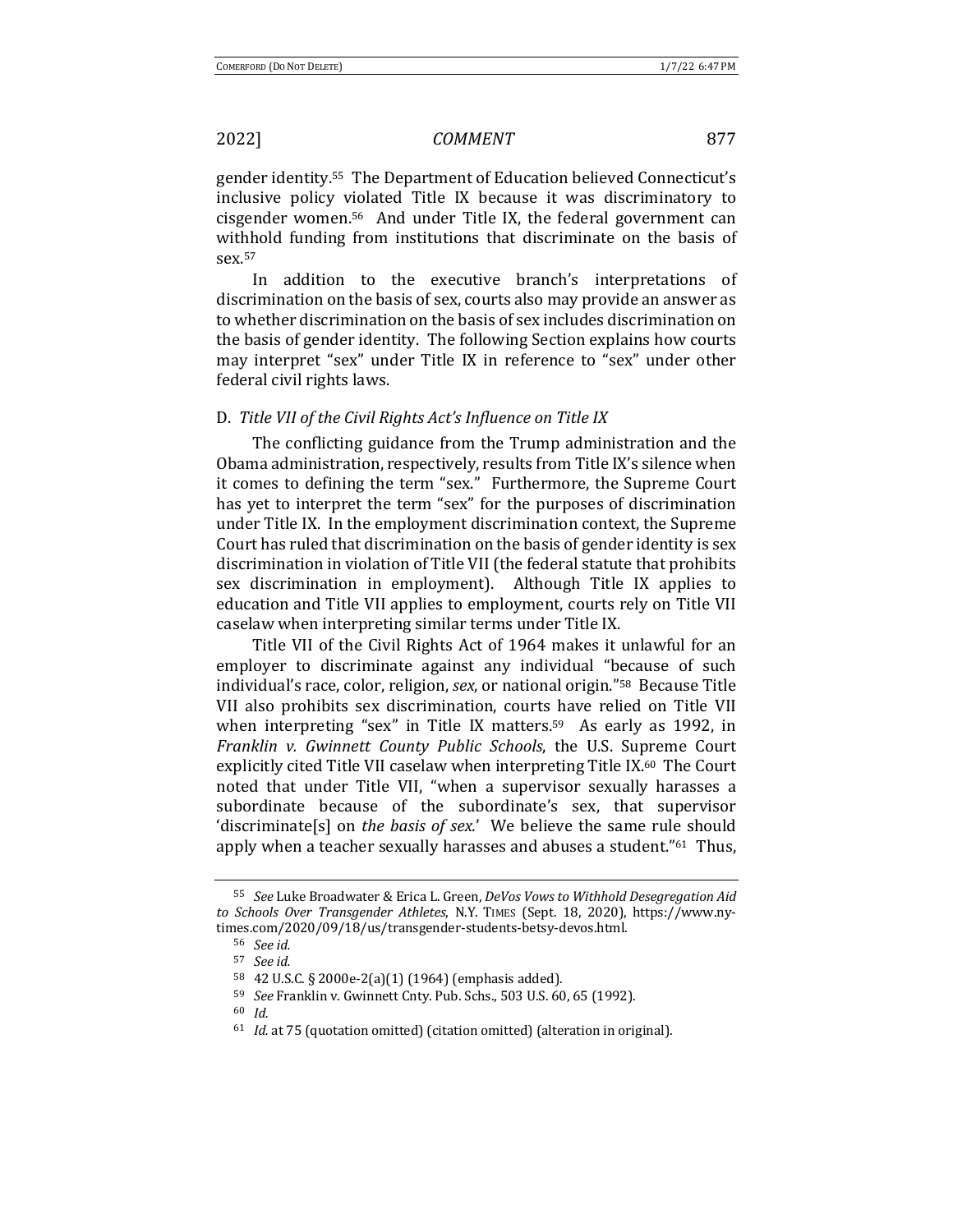the Court found the interpretation of sex under Title VII included sexual harassment and applied the same interpretation to Title IX.

This precedent has continued within lower courts. In *Jennings v. University of North Carolina*, a student-athlete sued her institution for violating her rights under Title IX by subjecting her to pervasive sexual harassment vis-à-vis her soccer coach. $62$  In its opinion, the Fourth Circuit expressly affirmed, "we look to case law interpreting Title VII of the Civil Rights Act of 1964 for guidance in evaluating a claim brought under Title IX."<sup>63</sup> Furthermore, in *Miles v. New York University*, a student filed a Title IX suit against her teacher for sexual harassment experienced during the student's transition from one gender to another.<sup>64</sup> Notably, the parties conceded and the court noted that "it is now established that the Title IX term 'on the basis of sex' is interpreted in the same manner as similar language in Title VII." $65$ 

The issue of whether "sex" includes "gender identity" came to the forefront in recent Title VII litigation, *Bostock v. Clayton County*. The Supreme Court granted certification to decide whether firing an employee because of their status as homosexual or transgender violated Title VII's prohibition of discrimination on the basis of sex.<sup>66</sup> The Court combined three cases that posed the same essential facts: "An employer fired a long-time employee shortly after the employee revealed that he or she is homosexual or transgender—and allegedly for no other reason than the employee's homosexuality or transgender status."<sup>67</sup>

The employees argued that their termination for being homosexual or transgender constituted discrimination on the basis of sex. $68$  While the employers conceded that the employees were in fact fired because of their status as homosexual and transgender, the employers responded that termination of employment on the basis of an employee's sexual orientation or gender identity was not discrimination on the basis of sex under Title VII.<sup>69</sup> The employers asserted that at the time Congress drafted Title VII, few people would have understood sex to include homosexuals or transgender persons.<sup>70</sup> They further argued that, since Title VII's enactment, Congress has not opted to expand or amend Title VII to include protections for transgender or homosexual

<sup>62</sup> Jennings v. Univ. of N.C., 482 F.3d 686, 691 (4th Cir. 2007).

<sup>63</sup> *Id.* at 695.

<sup>64 979</sup> F. Supp. 248, 248 (S.D.N.Y. 1997).

<sup>65</sup> *Id.* at 250.

<sup>66</sup> Bostock v. Clayton Cnty., 140 S. Ct. 1731, 1737 (2020).

<sup>67</sup> *Id.* 

<sup>68</sup> *Id.* at 1738.

<sup>69</sup> *Id.* at 1745.

<sup>70</sup> *Id.* at 1749.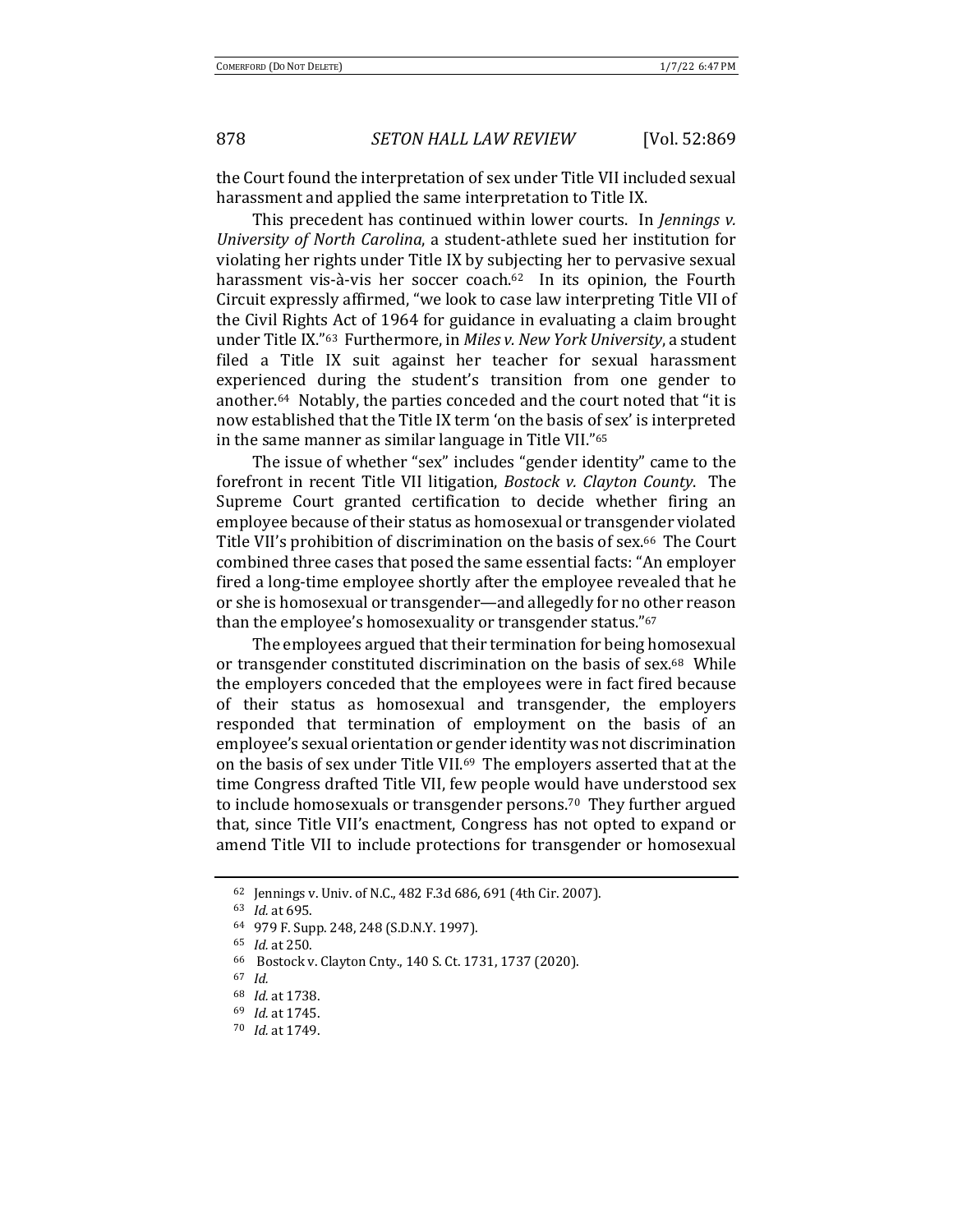persons.<sup>71</sup> In response to this argument, the employees claimed that sex, "even in 1964, bore a broader scope, capturing more than anatomy and reaching at least some norms concerning gender identity and sexual orientation."72

Justice Neil Gorsuch wrote the majority opinion for the Court in a 6-3 decision that stunned many due to the conservative nature of the Supreme Court.<sup>73</sup> The Court held that "it is impossible to discriminate against a person for being homosexual or transgender without discriminating against that individual based on sex." $74$  In reaching its conclusion, the Court applied a textualist approach and described Title VII discrimination as "an employer who intentionally treats a person worse because of sex—such as by firing the person for actions or attributes it would tolerate in an individual of another sex."75 To demonstrate its reasoning, the Court provided an example:

[T]ake an employer who fires a transgender person who was identified as a male at birth but who now identifies as a female. If the employer retains an otherwise identical employee who was identified as female at birth, the employer intentionally penalizes a person identified as male at birth for traits or actions that it tolerates in an employee identified as female at birth.76 

In this scenario, the "but for" cause of the employee's termination or discriminatory action is sex. Moreover, the Court noted that transgender status is "inextricably bound up with  $sex,"77$  so to discriminate on the basis of being transgender is to discriminate on the basis of sex.

Under the framework presented by the majority, it seems that discrimination on the basis of sex arguably prohibits sex-segregated bathrooms, locker rooms, and dress codes because "but for" the individual's gender at birth, an employer's exclusion of transgender persons would not be tolerated. Justice Alito, in a dissenting opinion, cautioned that the majority's opinion allows for just that. Justice Alito asserted that, with regards to "'[b]athrooms, locker rooms, and other things of that  $\text{kind}[.]' \dots$  transgender persons will be able to argue that

<sup>71</sup> *Id.* at 1747.

<sup>72</sup> Bostock v. Clayton Cnty., 140 S. Ct. 1731, 1739 (2020).

<sup>73</sup> *Id.* at 1737.

<sup>74</sup> *Id.* at 1741.

<sup>75</sup> *Id.* at 1740.

<sup>76</sup> *Id.* at 1741.

<sup>77</sup> *Id.* at 1742.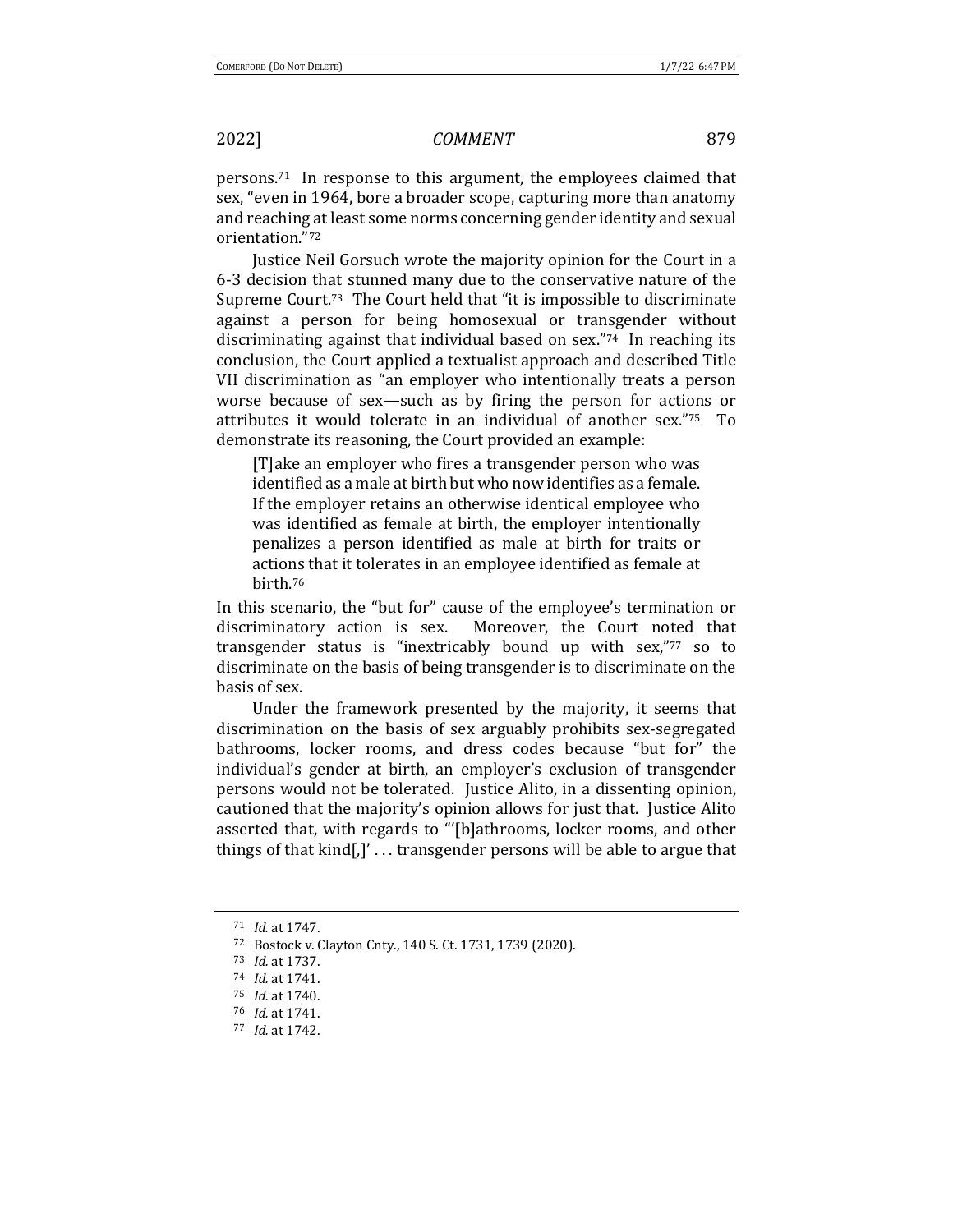they are entitled to use a bathroom or locker room that is reserved for persons of the sex with which they identify."78

Specifically, Justice Alito noted that this framework could allow for transgender women to compete in sports on the basis of their gender identity. In dissent, he identified "another issue that may come up under both Title VII and Title IX is the right of a transgender individual to participate on a sports team or in an athletic competition previously reserved for members of one biological sex."<sup>79</sup> Justice Alito, therefore, seems to read the majority's opinion as creating precedent that discrimination on the basis of sex prohibited by Title IX includes discrimination on the basis of gender identity. The next Section details one way in which courts have already relied on the Court's interpretation of Title VII in *Bostock* when interpreting Title IX.

### E. *Grimm v. Gloucester County*

In the absence of Supreme Court guidance on what discrimination on the basis of sex means under Title IX, courts hearing Title IX cases are likely to rely on the Supreme Court's interpretation of Title VII discrimination on the basis of sex to include discrimination on the basis of gender identity.<sup>80</sup> At the time this Comment is being written, two ongoing cases pose two related questions: whether a restrictive transgender student-athlete policy in Idaho violates Title IX and whether an inclusive transgender student-athlete policy in Connecticut violates Title IX.<sup>81</sup> Already, courts have relied on *Bostock's* interpretation of "sex" in cases alleging that restrictions on transgender students' ability to access bathrooms according to their gender identity violates Title IX.82

One notable case is Grimm v. Gloucester County School Board.<sup>83</sup> Gavin Grimm is a transgender male student who graduated from Gloucester High School in 2017.84 Gavin filed a lawsuit in response to a discriminatory bathroom policy that required transgender students to use "alternative private" restroom facilities or to use restrooms

<sup>78</sup> *See* Bostock v. Clayton Cnty., 140 S. Ct. 1731, 1778-79 (2020) (Alito, J., dissenting). <sup>79</sup> *Id.* 

<sup>&</sup>lt;sup>80</sup> *See* Franklin v. Gwinnett Cnty. Pub. Schs., 503 U.S. 60, 75 (1992) (noting that courts rely on Title VII when interpreting what "sex" means under Title IX); see also Jennings v. Univ. of N.C., 482 F.3d 686, 695 (4th Cir. 2007) ("We look to case law interpreting Title VII of the Civil Rights Act of 1964 for guidance in evaluating a claim brought under Title IX.").

<sup>&</sup>lt;sup>81</sup> *See* Barnes, *supra* note 1.

<sup>82</sup> *E.g.*, Grimm v. Gloucester Cnty. Sch. Bd., 972 F.3d 586, 616 (4th Cir. 2020).

<sup>83 972</sup> F.3d 586 (4th Cir. 2020).

<sup>84</sup> *Id.* at 593, 601.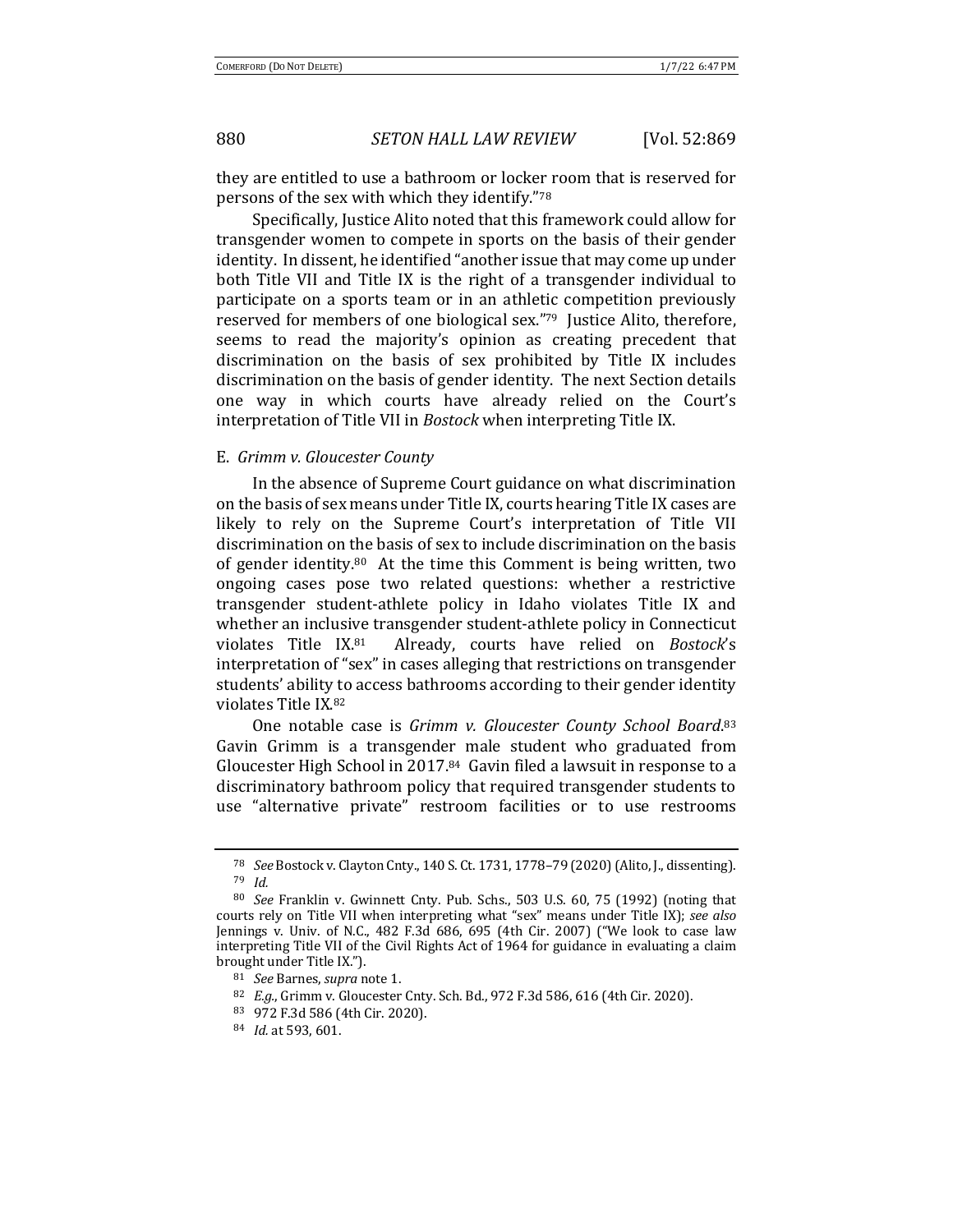matching their biological gender.<sup>85</sup> The school's discriminatory bathroom policy meant that Gavin could not use the men's restroom despite his male gender identity. $86$  The policy was adopted only after Gavin had used the bathroom for two months and the school began to receive complaints from parents.<sup>87</sup> As a result of this policy, Gavin "suffered from stigma, from urinary tract infections from bathroom avoidance, and from suicidal thoughts that led to hospitalization."88

Gavin's lawsuit alleged that the school's policy requiring transgender students to use alternative private restrooms or the restroom according to their biological sex instead of the bathroom matching their gender identity violates transgender students' rights under both the 14th Amendment and Title IX. $89$  In response to his Title IX claim, the court found that the school had excluded Gavin on the basis of his sex because the school could not have excluded him from using his desired bathroom in the absence of mentioning his sex assigned at birth.<sup>90</sup> Therefore, sex was a "but for" cause in his discrimination.<sup>91</sup> For example, Gavin would be free to use the men's room had he been born biologically male, but because Gavin was born biologically female and transitioned to male, he was precluded from participation based on his gender identity. Ultimately, the court concluded that a Title IX violation had occurred.<sup>92</sup>

The court reasoned that in drafting Title VII and Title IX, Congress focused on individual discrimination and not just discrimination between groups.<sup>93</sup> The court cited *Bostock* as further evidence that Congress anticipated unexpected applications to emerge because of this drafting.<sup>94</sup> The court's consideration of *Bostock* and Title VII in this Title IX case is further evidence that courts will look at *Bostock's* interpretation of Title VII when deciphering transgender athletes' rights under Title IX.

<sup>85</sup> *Id.* at 599–601.

<sup>86</sup> *Id.* at 593, 601.

<sup>87</sup> *Id.* at 593.

<sup>88</sup> Grimm v. Gloucester Cnty. Sch. Bd., 972 F.3d 586, 593 (4th Cir. 2020).

<sup>89</sup> *Id.* at 601.

<sup>90</sup> *Id.* at 616-17.

<sup>91</sup> *Id.*

<sup>92</sup> *Id.* at 619.

<sup>93</sup> *Id.* at 619 n.18.

<sup>94</sup> Grimm v. Gloucester Cnty. Sch. Bd., 972 F.3d 586, 619 n.18 (4th Cir. 2020).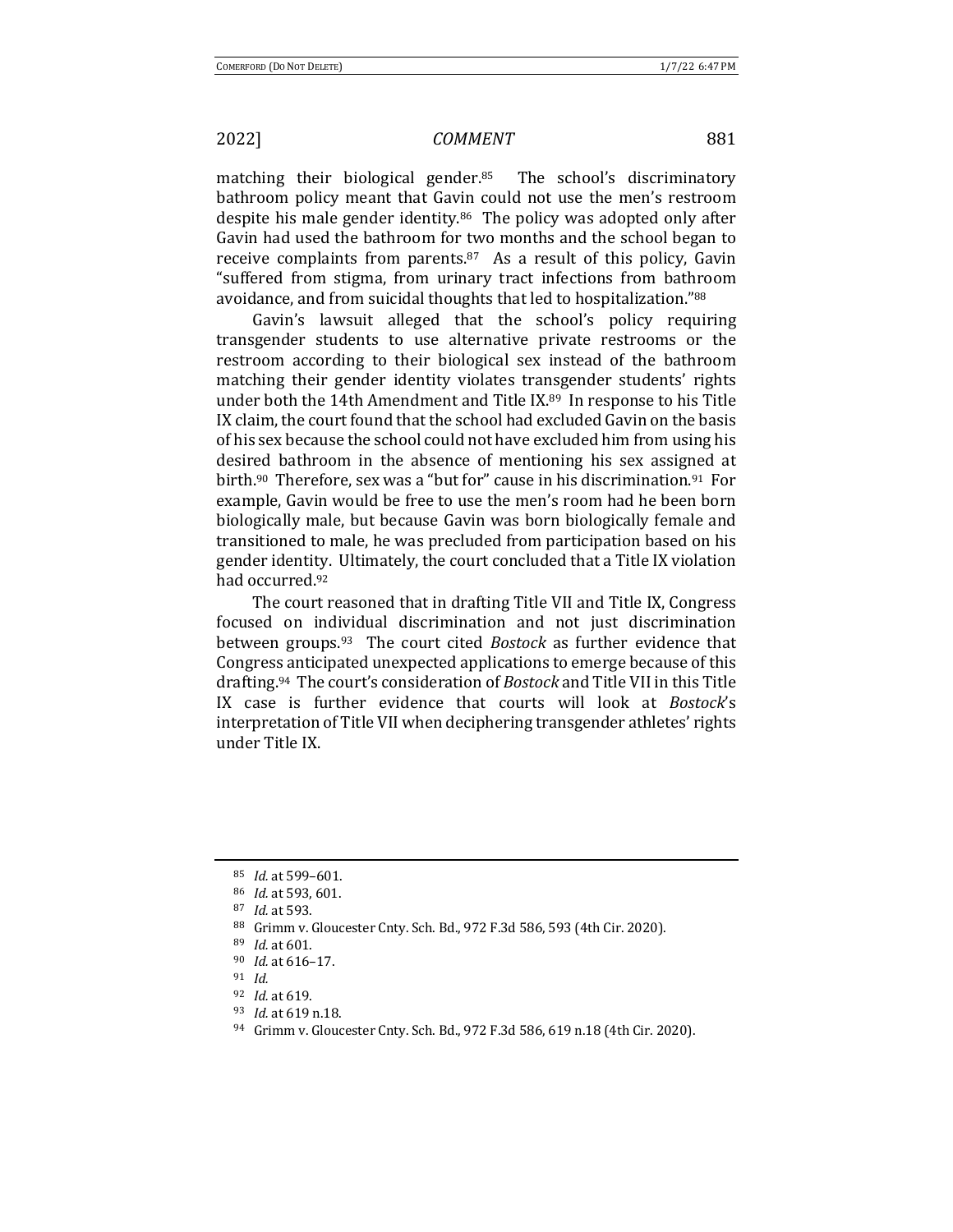### F. Transgender Athlete Inclusion Dilemma in the Aftermath of *Bostock*

Title IX's failure to define discrimination on the basis of sex has resulted in different presidential administrations reaching alternative conclusions on whether or not discrimination on the basis of sex includes discrimination on the basis of gender identity. In the absence of a definition of "sex," courts are likely to use case law interpreting discrimination on the basis of "sex" under Title VII. Because the Court in *Bostock* found that discrimination on the basis of sex encompasses discrimination on the basis of gender identity, there is now precedent that Title IX also prohibits discrimination on the basis of gender identity.

While the Biden administration has yet to issue any Dear Colleague Letter or rulemakings on the inclusion of transgender athletes, President Biden signed an executive order on his first day in office indicating discrimination on the basis of sex included discrimination on the basis of gender identity. $95$  Recently, the OCR also issued a notice of interpretation of Title IX in light of *Bostock v. Clayton County*.<sup>96</sup> The notice of interpretation expresses "that the Department interprets Title IX's prohibition on sex discrimination to encompass discrimination based on sexual orientation and gender identity  $\dots$ "97

The question still remains, however, on *how* best to incorporate transgender athletes in sports teams in accordance with their gender identity. The following Part surveys various policies regarding the incorporation of transgender athletes into sex-segregated sports teams. It identifies policies from sports associations internationally, domestically, and locally.

### III. POLICIES FOR INCORPORATING TRANSGENDER ATHLETES INTO SPORTS

This Part describes policies that various sports organizations and state governments have implemented for the inclusion of transgender athletes. It explains that major athletic organizations, such as the National College Athletic Association (NCAA) and International Olympic Committee (IOC), have successfully implemented policies that include transgender athletes. It further introduces various high school policies

<sup>95</sup> *See* Raby, *supra* note 6.

<sup>&</sup>lt;sup>96</sup> Suzanne B. Goldberg, *Federal Register Notice of Interpretation: Enforcement of* Title IX of the Education Amendments of 1972 with Respect to Discrimination Based on Sexual Orientation and Gender Identity in Light of Bostock v. Clayton County, U.S. DEP'T OF EDUC. (June 22, 2021), https://www2.ed.gov/about/offices/list/ocr/docs/202106titleix-noi.pdf?utm\_content=&utm\_medium=email&utm\_name=&utm\_source=gov delivery&utm\_term=.

<sup>97</sup> *Id.* at 4.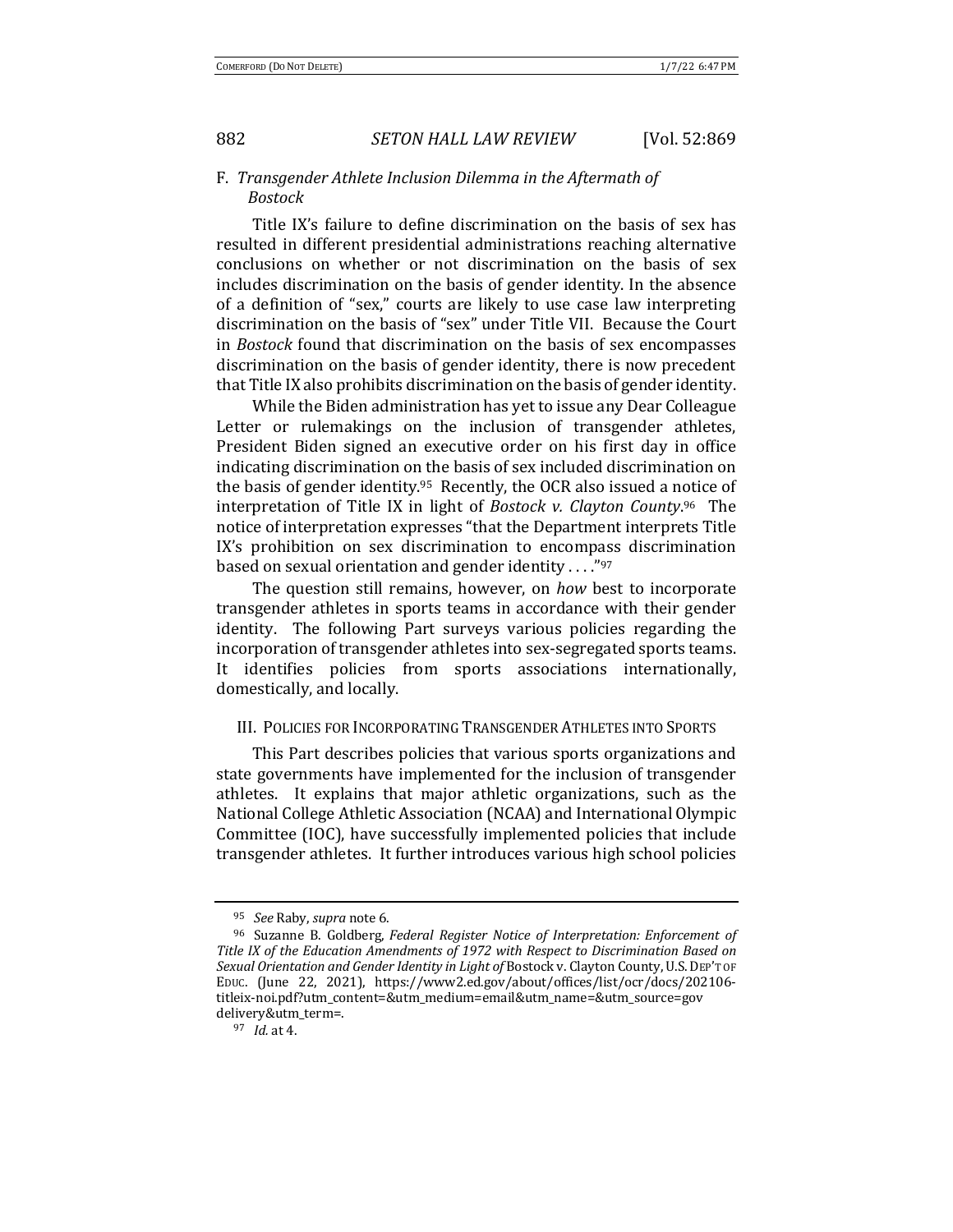that yield different outcomes on whether transgender athletes can participate in sports according to their gender identity.

## A. National and International Organizations Use of Testosterone to *Regulate Transgender Athletes*

This Section outlines the policies that the NCAA and the IOC have implemented. It explains that both organizations allow transgender athletes to compete on sex-segregated sports teams in accordance with their gender identity after suppressing their testosterone hormone. While both policies are based on testosterone, each policy has separate and unique requirements.

### 1. The NCAA's Guidance on Transgender Athlete Inclusion

In 2011, the NCAA, a private association of member colleges and organizations, "provid [ed] guidance to NCAA athletic programs" in an effort "to ensure [that] transgender student-athletes [have] fair, respectful, and legal access to collegiate sports teams based on current medical and legal knowledge."<sup>98</sup> The NCAA's guidance provides advice for implementing regulations for transgender persons to compete safely.<sup>99</sup> The guidance is informed by medical research while simultaneously contemplating safety and fairness concerns for cisgender athletes.<sup>100</sup> The NCAA previously followed a program that allowed athletes to participate on a sex-segregated team in accordance with their gender recognized by the state.<sup>101</sup> Because many states provided differing guidelines for gender identification, the policy led to inconsistencies.<sup>102</sup> Furthermore, ongoing confusion surrounding transgender athletes existed amongst coaches who lacked information regarding transgender participation, including "what pronouns ... to use"; "where a transgender student should change clothes for practice or competition"; and "what bathroom or shower that student should use."103

The new policies set out different standards for transgender men and transgender women. A transgender male "who has received a medical exception for treatment with testosterone ... may compete on a men's team, but is no longer eligible to compete on a women's team

<sup>98</sup> NAT'L COLLEGIATE ATHLETIC ASS'N, NCAA INCLUSION OF TRANSGENDER STUDENT-ATHLETES 4 (2011) [hereinafter NCAA INCLUSION OF TRANSGENDER STUDENT-ATHLETES], https:// ncaaorg.s3.amazonaws.com/inclusion/lgbtq/INC\_TransgenderHandbook.pdf. 

<sup>99</sup> *Id.* at 2.

<sup>100</sup> *Id.* at 2, 5, 15.

<sup>101</sup> *Id.* at 5, 28, 29.

<sup>102</sup> *Id.* at 4.

<sup>103</sup> *Id.* at 4.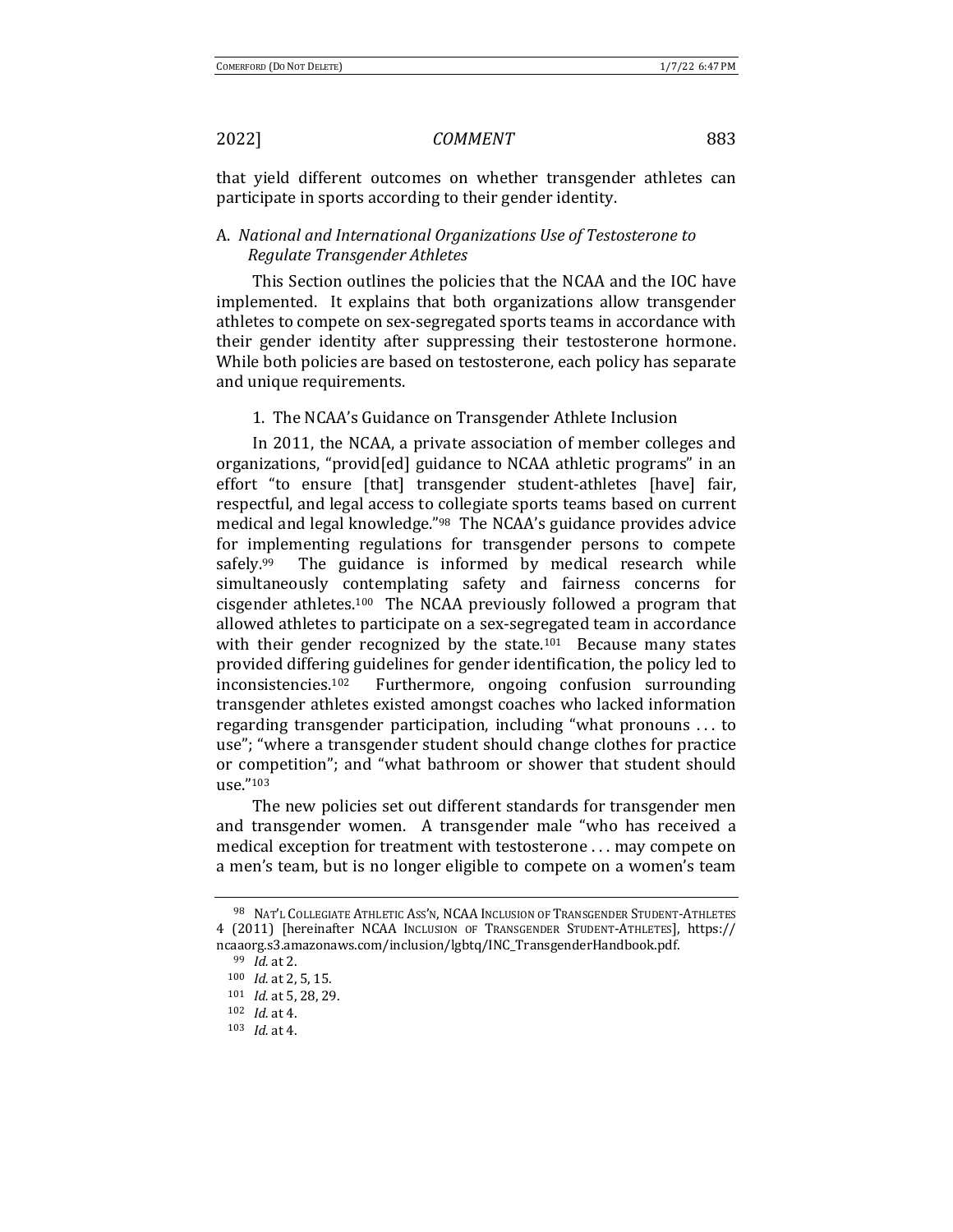without changing that team status to a mixed team." $104$  A transgender female "being treated with testosterone suppression medication . . . may continue to compete on a men's team but may not compete on a women's team without changing it to a mixed team status until completing one calendar year of testosterone suppression treatment." $105$  As is evident by these policies, there is a strong emphasis on testosterone and more limitations and qualifications for participation on women's teams.

Testosterone, a hormone produced by both men and women,<sup>106</sup> is at the center of these policies because medical evidence has shown that testosterone "builds muscle" and allows for clear performance advantages. Testosterone affects everything from muscle size and strength to the size of the heart.<sup>107</sup> Every one of these effects usually results in men having a performance advantage in sporting competitions.<sup>108</sup> For example, women with testosterone levels higher than the norm for cisgender women during the Olympics achieved success at a far higher rate than women with only normal testosterone production.<sup>109</sup> The policy requiring one year of testosterone suppression treatment before participation on women's teams are a result of the fear that the inclusion of transgender women will be detrimental to cisgender women.<sup>110</sup>

2. The Olympics' Transition to Testosterone Regulation

The IOC is the National Olympic Committees' governing body and is responsible for organizing the Winter and Summer Olympics.<sup>111</sup> In 2004, the IOC became the first sports organization to allow transgender individuals to participate in sports on the basis of their gender identity.<sup>112</sup> Prior to the implementation of this policy, all female athletes competing were required to undergo sex-verification.<sup>113</sup> Sex-

<sup>104</sup> NCAA Inclusion of Transgender Student-Athletes, *supra* note 98, at 13.

<sup>105</sup> *Id.*

<sup>106</sup> Gina Kolata, *Does Testosterone Really Give Caster Semenya an Edge on the Track?*, N.Y. TIMES (May 1, 2019), https://www.nytimes.com/2019/05/01/health/caster-semenya-testosterone.html?searchResultPosition=10.

<sup>107</sup> *Id.*

<sup>108</sup> *See id.*

<sup>109</sup> *Id.*

<sup>&</sup>lt;sup>110</sup> NCAA Inclusion of Transgender Student-Athletes, *supra* note 98, at 7.

<sup>111</sup> *Overview*, INT'L OLYMPIC COMM'N, https://olympics.com/ioc/overview (last visited Nov. 18, 2021).

<sup>&</sup>lt;sup>112</sup> Erin E. Buzuvis, *Transgender Student-Athletes and Sex-Segregated Sport: Developing Policies of Inclusion for Intercollegiate and Interscholastic Athletes*, 21 SETON HALL J. SPORTS & ENT. L. 1, 21 (2011).

<sup>113</sup> *Id.* at 21 n.116.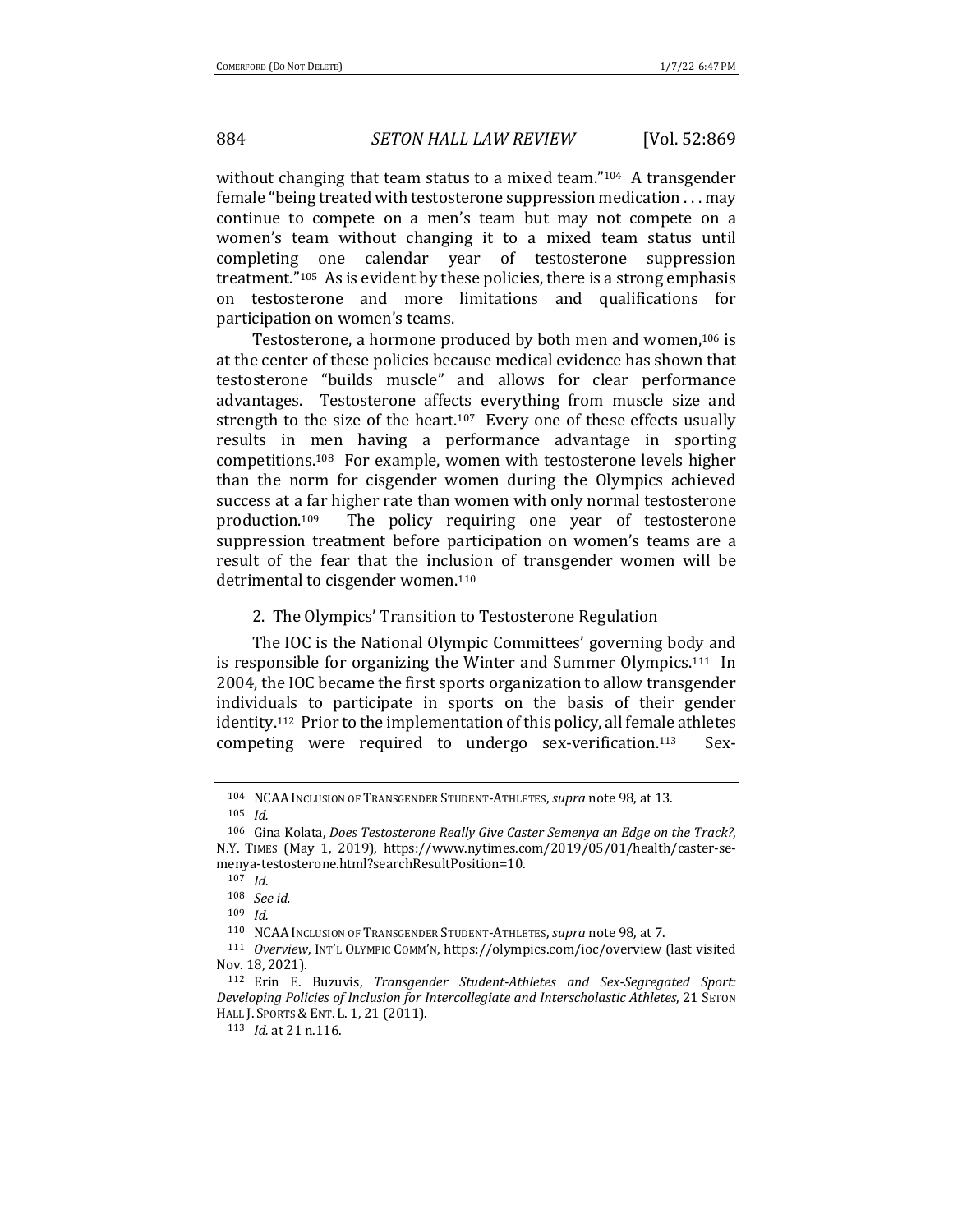verification is notoriously used as a humiliation tactic.<sup>114</sup> The process may involve chromosomal tests, blood samples, or urine samples to verify an athlete's sex.<sup>115</sup> After years of verifying athletes' gender, the IOC never found a man to be posing as a woman for the sake of competing in women's sports at an advantage.<sup>116</sup>

Although sex-verification did not find transgender athletes, transgender athletes were still closely regulated and forced to comply with rigorous procedures before becoming eligible to compete in the Olympic games. Replacing the sex-verification policy, the new policy in 2004 allowed transgender athletes to compete on sex-segregated sports teams in accordance with their gender identity only after undergoing sex reassignment surgery.<sup>117</sup> Sex reassignment surgery is an invasive procedure that removes external genitalia and gonads.<sup>118</sup> The  $2004$ policy further required "legal recognition of their assigned sex [be] conferred by the appropriate official authorities." $119$  Moreover, transition had to also be accompanied by hormonal therapy "for a sufficient length of time to minimize gender related advantages  $\dots$ ."<sup>120</sup> This policy had the effect of restricting transgender athletes' ability to participate due to burdensome legal and medical fees.

In 2015, the IOC revised these policies in response to growing awareness of gender identity to ensure that the Olympics did not bar transgender athletes from meaningful participation in sports.<sup>121</sup> In its 2015 guidance document, the IOC, like the NCAA, focused on inclusion while maintaining fair competition for cisgender women.<sup>122</sup> Most importantly, the guidance document eliminated surgical reassignment

<sup>122</sup> *Id.*

<sup>114</sup> Ruth Padawer, *The Humiliating Practice of Sex-Testing Female Athletes*, N.Y. TIMES (June 28, 2018), https://www.nytimes.com/2016/07/03/magazine/the-humiliatingpractice-of-sex-testing-female-athletes.html. 

<sup>115</sup> *Id.*

<sup>&</sup>lt;sup>116</sup> *See id.* The invasive process did, however, find intersex athletes. See id. Intersex describes the condition of many of whom only learned of this condition for the first time after undergoing the sex-verification process. See id. The discussion of intersex athletes is outside the scope of this Comment.

<sup>117</sup> *Statement of the Stockholm Consensus on Sex Reassignment in Sports*, INT'L OLYMPIC COMM'N (Nov. 12, 2013), https://stillmed.olympic.org/Documents/Reports/EN/en\_ report\_905.pdf.

<sup>118</sup> *Id.*

<sup>119</sup> *Id.*

<sup>120</sup> *Id.*

<sup>121</sup> INT'L OLYMPIC COMM., IOC CONSENSUS MEETING ON SEX REASSIGNMENT AND HYPERANDROGENISM 1-2 (Nov. 2015) [hereinafter IOC CONSENSUS MEETING ON SEX REASSIGNMENT AND HYPERANDROGENISM], https://stillmed.olympic.org/Documents/Commissions PDFfiles/Medical commission/2015-11 ioc consensus meeting on sex reassignment\_and\_hyperandrogenism-en.pdf.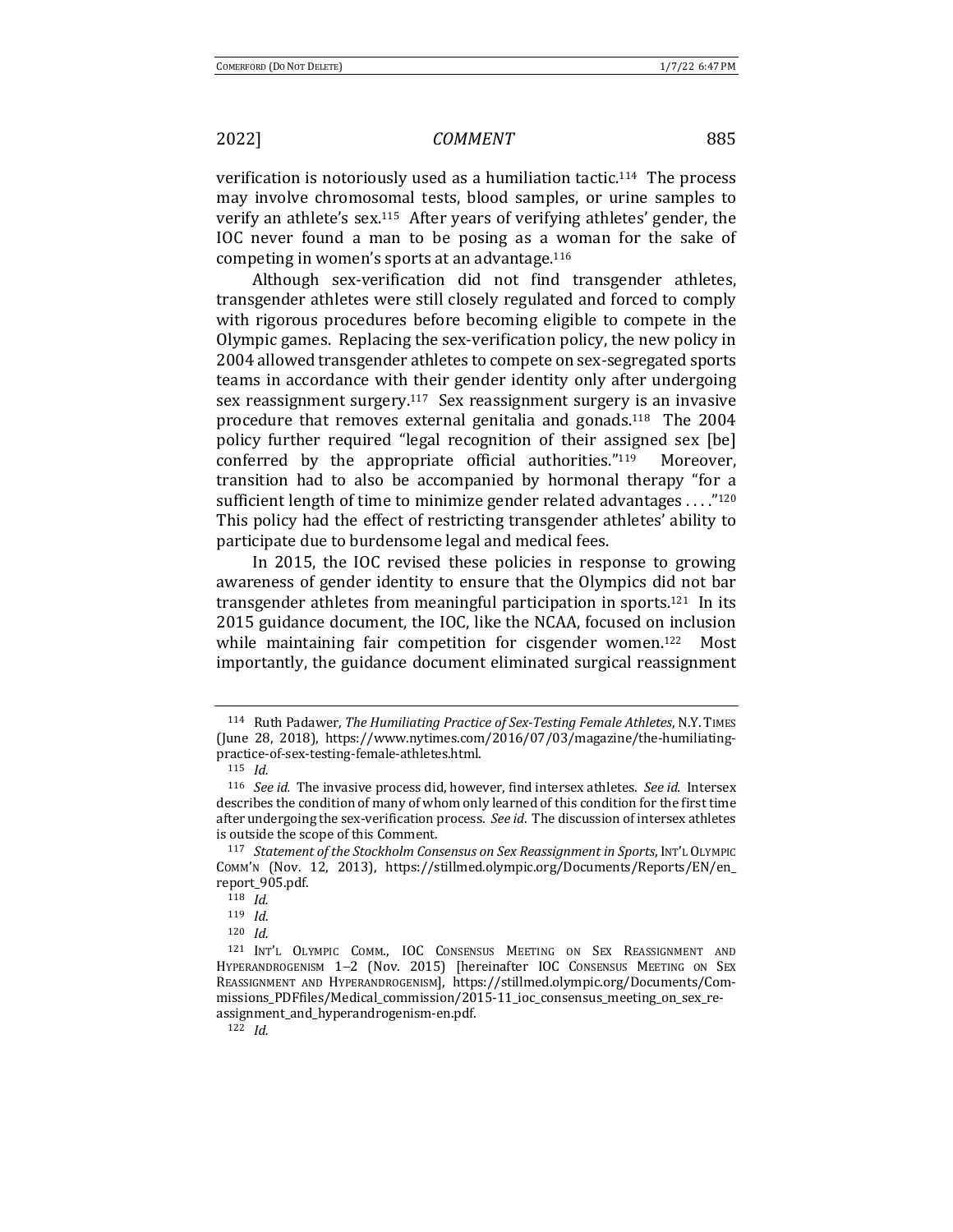as a requirement for athletes to compete with their desired gender.<sup>123</sup> Moreover, it noted that sexual reassignment is no longer consistent with notions of human rights.<sup>124</sup> Also, like the NCAA, the IOC set forth different policies for transgender men than transgender women.<sup>125</sup> Transgender men are free to compete in the male category without any restrictions.<sup>126</sup> Unlike the NCAA, the IOC makes no mention of testosterone supplements for transgender men.

On the contrary, transgender female athletes are eligible to compete in the Olympics as females when the following conditions are satisfied: the athletes must consistently self-declare that their gender identity is a female for a period of four years and the athlete's "total testosterone level in serum [must be] below 10 nmol/L for at least 12 months prior to her first competition  $\ldots$ "127 "The athlete's total testosterone level in serum must [then] remain below 10 nmol/L throughout the period of desired eligibility to compete in the female category."<sup>128</sup> Most females "have natural testosterone levels of 0.12 to 1.79 nanomoles per liter  $\dots$  while the typical male range after puberty is much higher, at 7.7 to 29.4 nanomoles per liter." $129$  Requiring a transgender woman's testosterone to be below 10 nmol/L, a low level for a man, is an effective means of suppressing the competitive advantage that testosterone gives to men.

Unlike the NCAA, which requires one year of hormone treatment, the IOC has a higher threshold before competition occurs since selfdeclaration must be consistent for four years.<sup>130</sup> Furthermore, the IOC approach has been critiqued because of the difficulty for athletes to maintain testosterone levels and the time required for athletes to get their serum below 10 nmol/L, which often takes more than one year of hormone therapy treatment.<sup>131</sup>

<sup>123</sup> *Id.*

<sup>124</sup> *Id.*

<sup>125</sup> *Id.*

<sup>126</sup> *Id.*

<sup>127</sup> IOC CONSENSUS MEETING ON SEX REASSIGNMENT AND HYPERANDROGENISM, *supra* note 121, at 2.

<sup>128</sup> *Id.* at 1-2.

<sup>129</sup> Geneva Abdul, *This Intersex Runner Had Surgery to Compete. It Has Not Gone Well.*, N.Y. TIMES (Dec. 16, 2019), https://www.nytimes.com/2019/12/16/sports/intersexrunner-surgery-track-and-field.html.

<sup>130</sup> IOC CONSENSUS MEETING ON SEX REASSIGNMENT AND HYPERANDROGENISM, *supra* note 121, at 2.

<sup>131</sup> *See id.* at 2-3.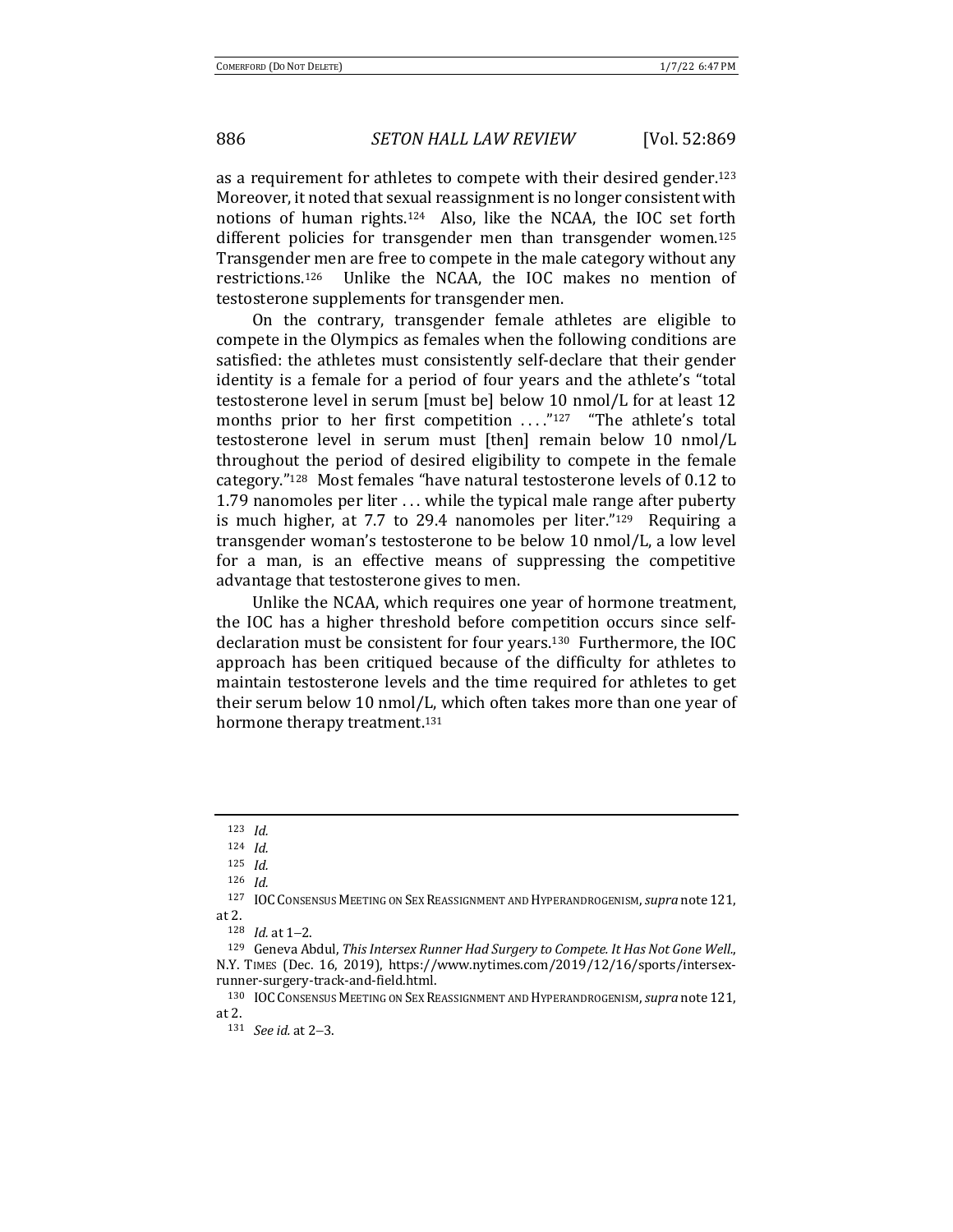### B. *High School Policies by State*

This Section outlines the varying policies that states have adopted to regulate transgender athletes' participation in high school sports around the country. Generally, there are three types of regulations most frequently adopted by states regarding transgender participation: inclusive policies, conditional policies, and discriminatory policies.<sup>132</sup> Currently, sixteen states have adopted inclusive policies, nine states have conditional policies, and sixteen states have discriminatory policies.<sup>133</sup> Nine of the discriminatory states ban transgender youth participating all together.<sup>134</sup> Notably, ten states have yet to issue any policy or best practices guidelines at all (evidence of the novelty of the issue).135

### 1. Inclusive Policies

Inclusive policies help facilitate the full inclusion of transgender athletes in sports. These policies largely allow transgender athletes to participate in sports consistent with their gender identity in virtually all circumstances.<sup>136</sup> California is one of sixteen states that have adopted a fully inclusive policy.<sup>137</sup> California's policy provides that "[a]ll students should have the opportunity to participate in CIF [high school sports] activities in a manner that is consistent with their gender identity, irrespective of the gender listed on a student's records."<sup>138</sup> Connecticut has adopted a similar fully inclusive policy.<sup>139</sup> While the inclusive policy in Connecticut led to transgender women achieving great success in high school sports, including victories in state championships, the law has been challenged as both a violation of cisgender women's rights under Title IX and the Equal Protection Clause.<sup>140</sup>

<sup>132</sup> *See High School Policies*, TRANSATHLETE.COM, https://www.transathlete.com/k-12 (last visited Nov. 18, 2021) (describing various high school policies).

<sup>133</sup> *Id.*

<sup>134</sup> *Id.*

<sup>135</sup> *Id.*

<sup>136</sup> *Id.*

<sup>137</sup> *See* CAL. EDUC. CODE § 221.5(f) (Deering 2021).

<sup>138</sup> GUIDELINES FOR GENDER IDENTITY PARTICIPATION, CALIFORNIA INTERSCHOLASTIC FED'N 92 (2019-2020), https://13248aea-16f8-fc0a-cf26a9339dd2a3f0.filesusr.com/ugd/2bc3f c\_75388a5135094dd999ac5a57bead97b7.pdf.

<sup>139</sup> *See* Barnes, *supra* note 1.

<sup>140</sup> Michael Levenson & Neil Vigdor, *Inclusion of Transgender Student Athletes Violates Title IX, Trump Administration Says*, N.Y. TIMES (May 29, 2020), https://www.nytimes.com/2020/05/29/us/connecticut-transgender-student-athletes.html.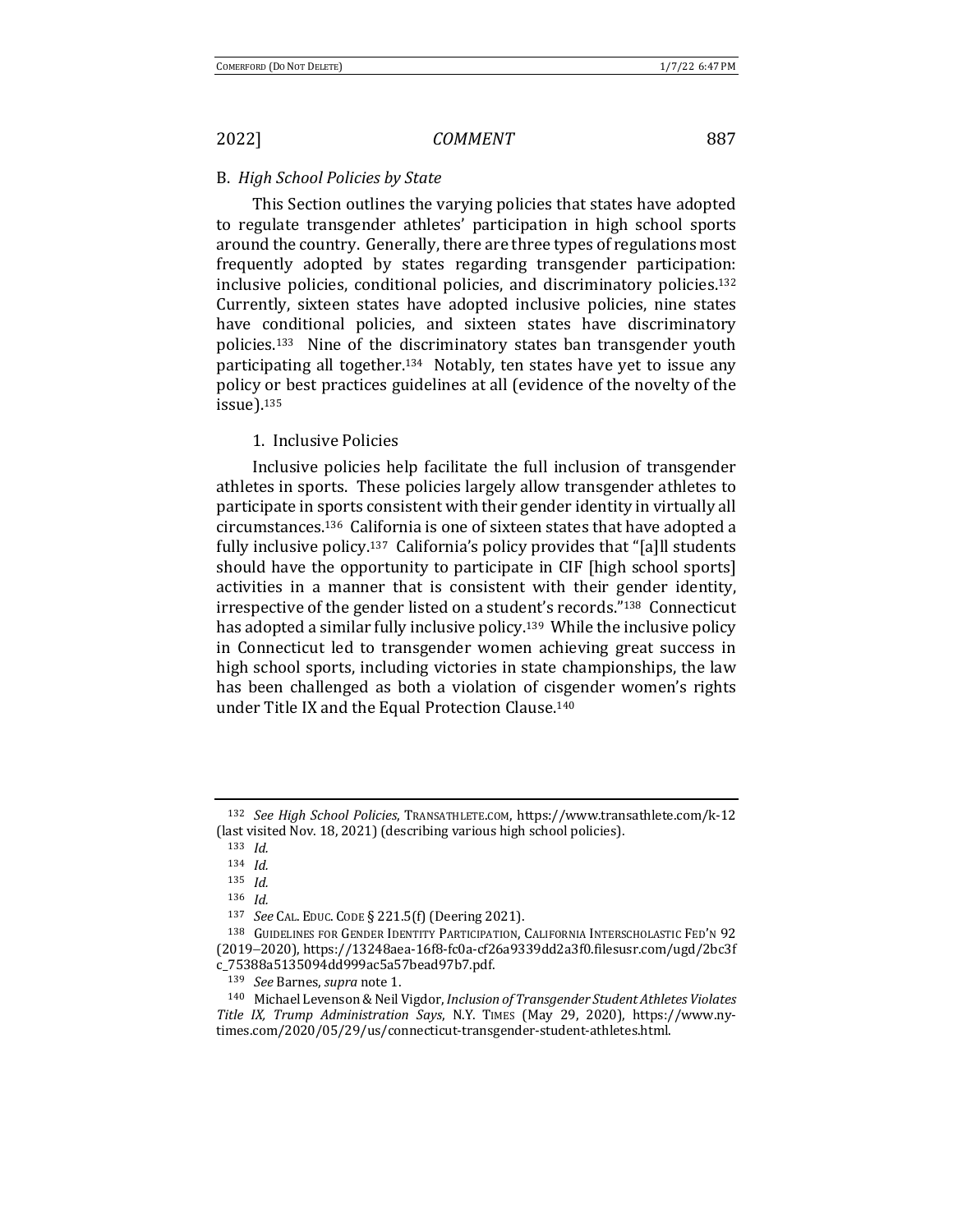### 2. Conditional Policies

Nine states allow for transgender participation in sports, but they condition participation on the ability of the transgender athlete to comply with certain guidelines and conditions.<sup>141</sup> These policies add obstacles for transgender people seeking to compete, but also ensure that competition remains fair and competitive.<sup>142</sup> Many cisgender women argue that transgender women's participation is to their disadvantage because transgender athletes may enjoy a biological advantage.<sup>143</sup> Kentucky provides an example of a conditional policy.<sup>144</sup>

Kentucky provides an example of a conditional policy that imposes a high procedural threshold before an athlete can compete in sports on the basis of their gender identity.<sup>145</sup> The relevant Kentucky policy provides that unless legally reassigned, students should compete based on their sex assigned at birth.<sup>146</sup> A student can compete in athletics based on their reassigned gender when sex reassignment was undergone before puberty or after puberty if (1) surgical anatomical changes have been made; (2) hormonal therapy has been administered in a verifiable manner for a sufficient length of time; and  $(3)$  if hormonal treatment stops, the student will be required to compete in sports based on their biological sex.<sup>147</sup>

Kentucky's policy is conditional because it can be expensive and time-consuming to receive an updated birth certificate, and, as mentioned above, surgical reassignment is inconsistent with human rights and is a major surgery for a high-school-age athlete to undergo.<sup>148</sup> In some instances, these conditional obstacles, although not a categorical ban on transgender athletes, have the effect of barring them from participating in accordance with their gender identity.<sup>149</sup> Many of these policies, such as this one, remain significantly more restrictive than the current NCAA and IOC policies, which allow transgender athletes to participate without undergoing any surgical changes.

<sup>141</sup> *See* Barnes, *supra* note 1.

<sup>142</sup> *Id.*

<sup>143</sup> NCAA INCLUSION OF TRANSGENDER STUDENT-ATHLETES, *supra* note 98, at 4.

<sup>&</sup>lt;sup>144</sup> POLICY TRANSGENDER PARTICIPATION, KENTUCKY HIGH SCHOOL ACTIVITIES ASS'N, 2019-2020 KHSAA HANDBOOK, https://13248aea-16f8-fc0a-cf26-a9339dd2a3f0.filesusr.com/ ugd/2bc3fc\_accb4ead49cc4efd8e46da5478649831.pdf.

<sup>145</sup> *Id.*

<sup>146</sup> *Id.*

<sup>147</sup> *Id.*

<sup>148</sup> *See* IOC CONSENSUS MEETING ON SEX REASSIGNMENT AND HYPERANDROGENISM, *supra* note 121, at 2.

<sup>149</sup> *Id.*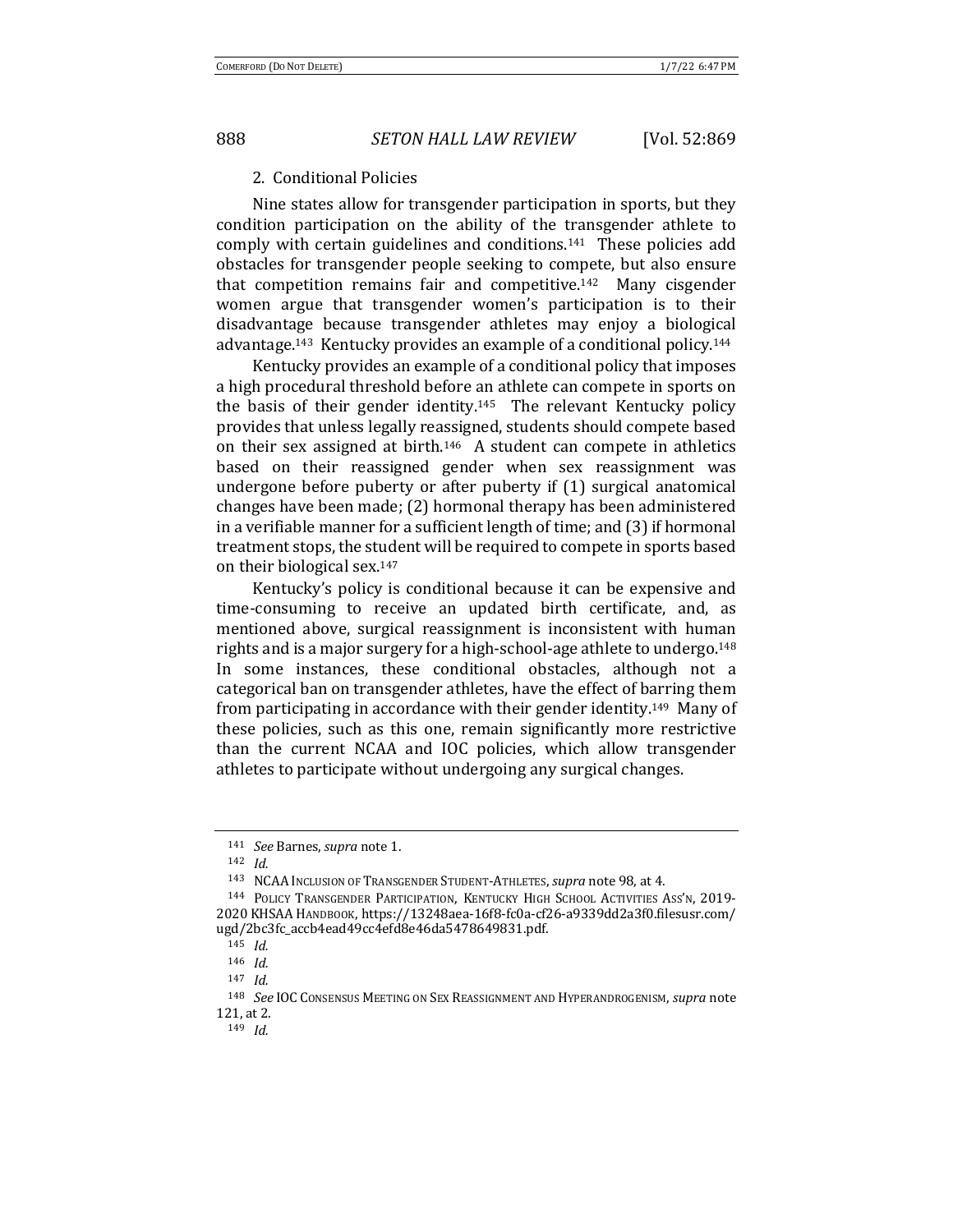## 3. Discriminatory Policies

Discriminatory policies limit transgender athletes' ability to compete on sports teams consistent with their gender identity by restricting the athletes' participation to their biological sex assigned at birth, by posing many obstacles before qualifying for participation on the basis of their gender identity, or by barring participation entirely.<sup>150</sup> Delaware and Idaho provide examples of discriminatory policies.

Transgender athletes in Delaware are free to compete on teams based on their gender identity when:  $(1)$  the student provides an official record of reassigned sex such as a passport or birth certificate;  $(2)$  a physician certifies the student "has had appropriate clinical treatment for transition to the reassigned  $sex''$ ;<sup>151</sup> (3) a physician certifies "that the student is in the process of transition to the reassigned  $sex''$ ;<sup>152</sup> (4) the school makes a determination of student's sex assignment;<sup>153</sup> and  $(5)$ the determination of the student's sex assignment remains in effect for the remainder of their high school eligibility.<sup>154</sup> This discriminatory policies is similar to former IOC policies that required require medical treatment via sex reassignment and humiliating tactics such as sex verification before an athlete could compete based on their gender identity.

Other discriminatory states ban transgender athletes outright. Idaho, for example, has imposed a categorical ban on transgender athletes competing in sports in accordance with their gender identity.<sup>155</sup> "The law mandated that all participants, including transgender athletes, answer a form about their sex, surgical procedures, medications and even whether they have had organs, like testes, removed. Any dispute in an athlete's eligibility required a physical, genetic or hormonal exam conducted by a physician."<sup>156</sup> The first of its kind, the Idaho ban was met with fierce opposition and remains the subject of ongoing litigation.<sup>157</sup>

<sup>150</sup> *See High School Policies*, TRANSATHLETE.COM, https://www.transathlete.com/k-12 (last visited Sept. 22, 2021).

<sup>&</sup>lt;sup>151</sup> FAQ DIAA 1009.5.1.0, 1009 DIAA HIGH SCHOOL INTERSCHOLASTIC ATHLETICS, 40 https://13248aea-16f8-fc0a-cf26-

a9339dd2a3f0.filesusr.com/ugd/2bc3fc\_1e2b96c9b7c8470fa60ea6cd3730da71.pdf. <sup>152</sup> *Id.*

<sup>153</sup> *Id.*

<sup>154</sup> *Id.*

<sup>155</sup> Gillian R. Brassil & Jere Longman, *Who Should Compete in Women's Sports? There Are 'Two Almost Irreconcilable Positions*,*'* N.Y. TIMES (Aug. 18, 2020), https://www.nytimes.com/2020/08/18/sports/transgender-athletes-womens-sports-idaho.html.

<sup>156</sup> *Id.*

<sup>157</sup> *Id.*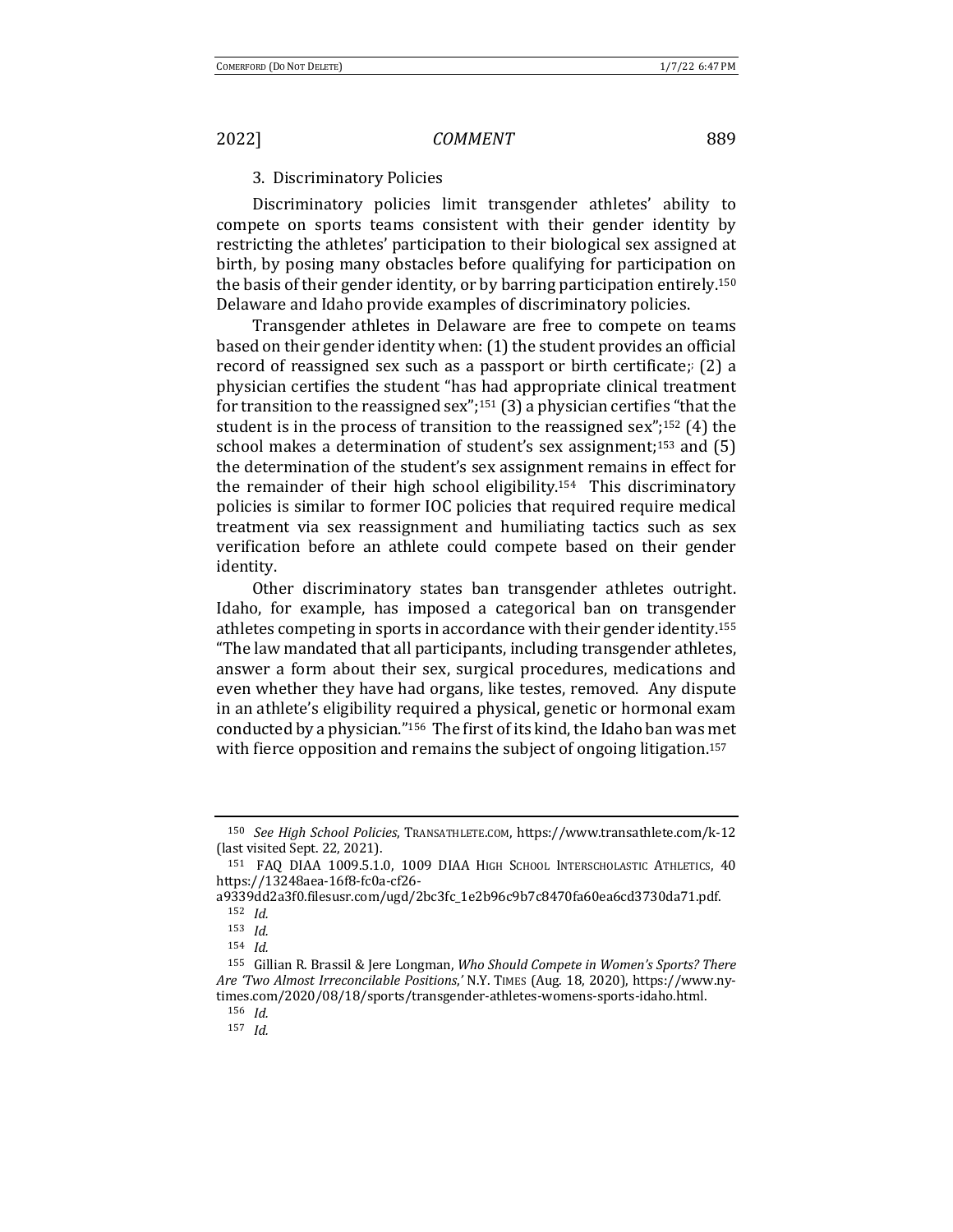The various policies overviewed in this Part enable transgender athletes to participate—or not participate—in high school sports, college sports, and even the Olympics when athletes can meet certain requirements. Associations for high school sports participation in each state have laid out various protocols and procedures for transgender athletes wishing to compete in sports teams in accordance with their gender identity. Some high school associations embrace transgender athletes and welcome them to participate in accordance with their gender identity, while other states make such participation virtually impossible. The NCAA and IOC have successfully incorporated transgender athletes into some of the most elite athletic competitions through the regulation and suppression of testosterone. These various policies inform the decision as to which policy is the best to prevent discrimination on the basis of sex and protect the interests of both cisgender athletes and transgender athletes.

### IV. HOW SHOULD TRANSGENDER FEMALE ATHLETES BE REGULATED?

*Bostock*'s Title VII framework clarifies that courts can interpret "sex" under Title IX to include gender identity. If interpreted consistently with Title VII, Title IX prohibits discrimination on the basis of gender identity in school and in school activities, including participation in sports. This Part proposes that the Department of Education adopt new regulations in line with the current NCAA regulations requiring one year of hormone suppression for transgender women before becoming eligible to compete in sports consistent with their gender identity. This conclusion relies on both social and medical science demonstrating that transgender athletes can fairly compete after one year of hormone suppression and that failure to allow transgender athletes to compete is detrimental to the health and wellbeing of those athletes. Requiring one year of hormone suppression for transgender athletes will minimize the natural competitive advantage the athletes enjoyed as biological males allowing for fair and safe competition for transgender and cisgender women.

This Part first explains that allowing transgender athletes to compete in sports on the basis of their gender identity can help suppress intense feelings of gender dysphoria. This Part then argues that testosterone suppression therapy is an effective means for transgender female athletes to lower their natural testosterone levels to create fair athletic competition for transgender and cisgender athletes. Lastly, this Part discusses the significant social benefits that sports participation provides.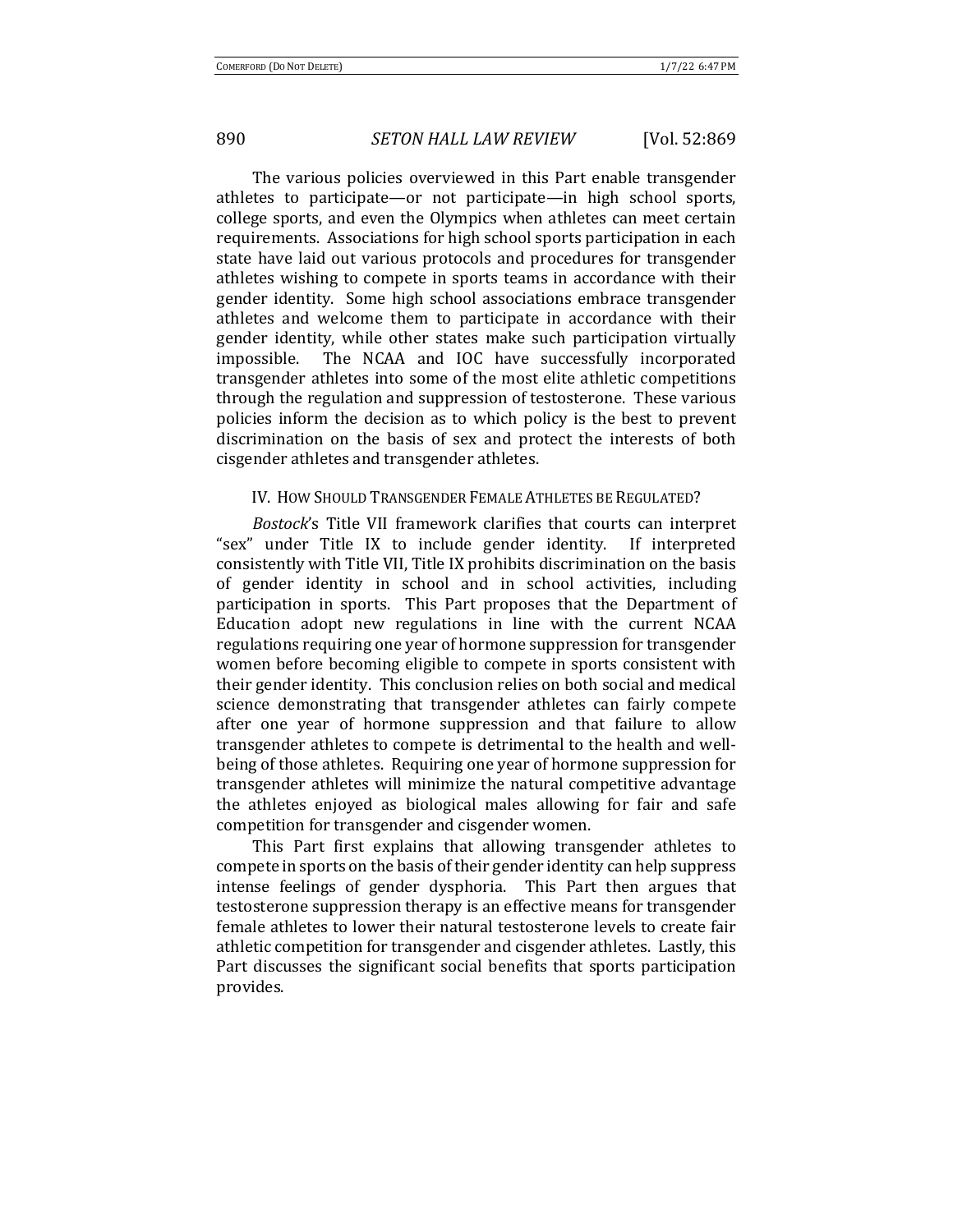### A. Sports Participation as a Treatment for Gender Dysphoria.

Transgender athletes should be allowed to compete consistent with their gender identity to combat gender dysphoria. Many transgender individuals "experience 'gender dysphoria,' which is 'characterized by significant and substantial distress as a result of their birth-determined sex being different from their gender identity."<sup>158</sup> Gender dysphoria is characterized by severe anxiety, depression, and even suicide.<sup>159</sup> "Attempted suicide rates in the transgender community are over 40%."<sup>160</sup> In fact, transgender persons are nearly *nine times* more likely to attempt suicide than the general population.<sup>161</sup>

Gender dysphoria is acutely felt by transgender people throughout puberty because during this period "their bodies diverge further from their gender identity." $162$  One study of transgender students showed that 77 percent of respondents "known or perceived as transgender in their K-12 schools reported harassment by students, teachers, or staff."<sup>163</sup> Furthermore, another 17 percent of students "reported having left a school due to severe mistreatment."<sup>164</sup> Moreover, this collectively negatively affects transgender students' ability to receive an education and perform well in school.<sup>165</sup>

Transgender people experiencing gender dysphoria tend to be incredibly receptive to treatment for their dysphoria.<sup>166</sup> Treatment for gender dysphoria includes counseling, social transitioning, such as changing one's name or pronoun to be in accordance with their gender identity, and/or hormone therapy.<sup>167</sup> Allowing transgender athletes to compete in sports consistent with their gender identity will also ease transgender athletes' gender dysphoria. Competing in activities consistent with their gender identity will allow transgender athletes to feel more at home in their bodies, which can help combat feelings of suicide and depression, and help improve transgender athletes' performance in school.

<sup>164</sup> *Id.*

<sup>165</sup> *See id.* Studies show that students who experienced significant harassment had significantly lower grade point averages. See id. at 597.

166 Hecox v. Little, 479 F. Supp. 3d 930, 945 (D. Idaho 2020).

<sup>158</sup> Hecox v. Little, 479 F. Supp. 3d 930, 945 (D. Idaho 2020).

<sup>159</sup> *Id.*

<sup>160</sup> *Id.* at 945-46.

<sup>161</sup> SANDY E. JAMES ET AL., NAT'L CTR. FOR TRANSGENDER EQUAL., THE REPORT OF THE 2015 U.S. TRANSGENDER SURVEY 114 (2016) (emphasis added).

<sup>162</sup> Grimm v. Gloucester Cnty. Sch. Bd., 972 F.3d 586, 595 (4th Cir. 2020).

<sup>163</sup> *Id.* at 597.

<sup>167</sup> Brief for America Academy of Pediatrics et al. as Amici Curiae Supporting Appellee at 8, Hecox v. Little, No. 1:20-cv-00184-DCN, 2020 U.S. Dist. LEXIS 149442 (D. Idaho Aug. 17, 2020).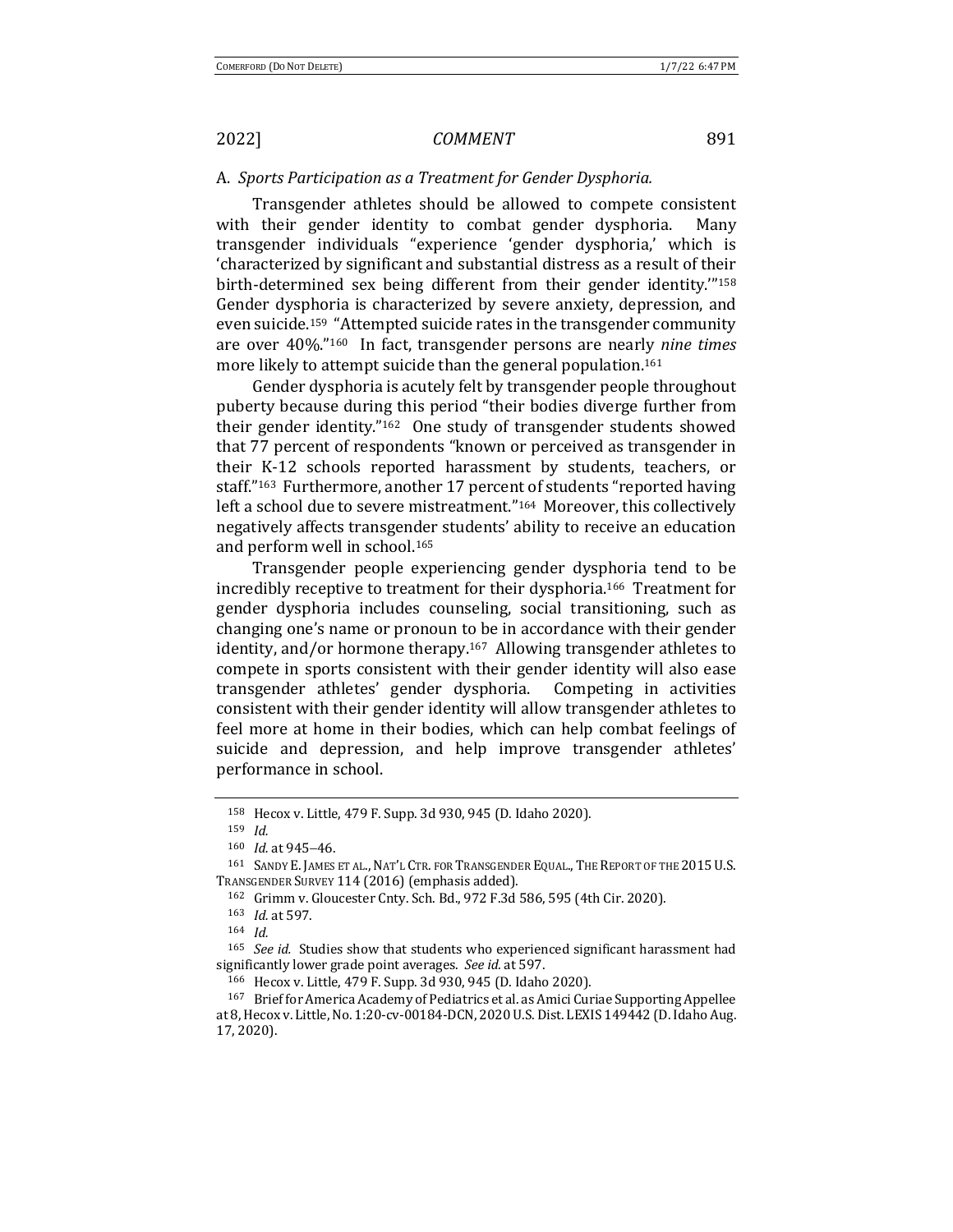Implementing a regulation requiring one year of hormone suppression will be significant for high school athletes because during puberty, transgender athletes are more inclined to feel the contrast between their biological sex and their gender identity. During puberty, a transgender female may experience a deepening voice, while a transgender man may develop breasts or begin their menstrual cycle.<sup>168</sup> These biological changes only further exacerbate that their body is at odds with their gender identity, which represents their true sense of self and identity.<sup>169</sup> Hormone therapy can help counter some of the natural biological effects that result from sex assigned at birth.<sup>170</sup> It can effectively prevent the deepening of a voice, developing increased muscle mass, and growing facial hair that normally marks puberty.<sup>171</sup> Not only does it allow transgender females to combat gender dysphoria by allowing the athletes to prevent the development of physical features not matching their gender identity, but it also helps eliminate the difference in testosterone between biological men and women that could potentially create a competitive advantage in sports.

## B. Testosterone Suppression Eliminates Competitive Advantages *for Transgender Women*

Cisgender women have asserted that allowing transgender women to compete in women's teams gives them a competitive advantage. Hormone therapy is one way to mitigate any competitive advantage that transgender athletes may enjoy. Promulgating Title IX regulations that require one year of hormone therapy for transgender women who choose to compete on women's sports teams will protect cisgender women from an unfair advantage because testosterone suppression can effectively eliminate the differences between biological men and women.172 

A 2015 study of transgender female runners by Joanna Harper reveals that "[s]even of the eight [transgender female runners participating in the study] experienced a substantial reduction in running speed upon transition." $173$  The reduction in speed for the transgender athletes was attributed to their "vastly reduced testosterone levels," which also reduced "strength, speed, and virtually

<sup>168</sup> *Id.* at 16-17.

<sup>169</sup> *Id.* at 8.

<sup>170</sup> *Id.* at 22.

<sup>171</sup> *Id.*

<sup>&</sup>lt;sup>172</sup> Joanna Harper, *Race Times for Transgender Athletes*, 6 J. OF SPORTING CULTURES AND **IDENTITIES 1, 6 (2015).** 

<sup>173</sup> *Id.* at 3.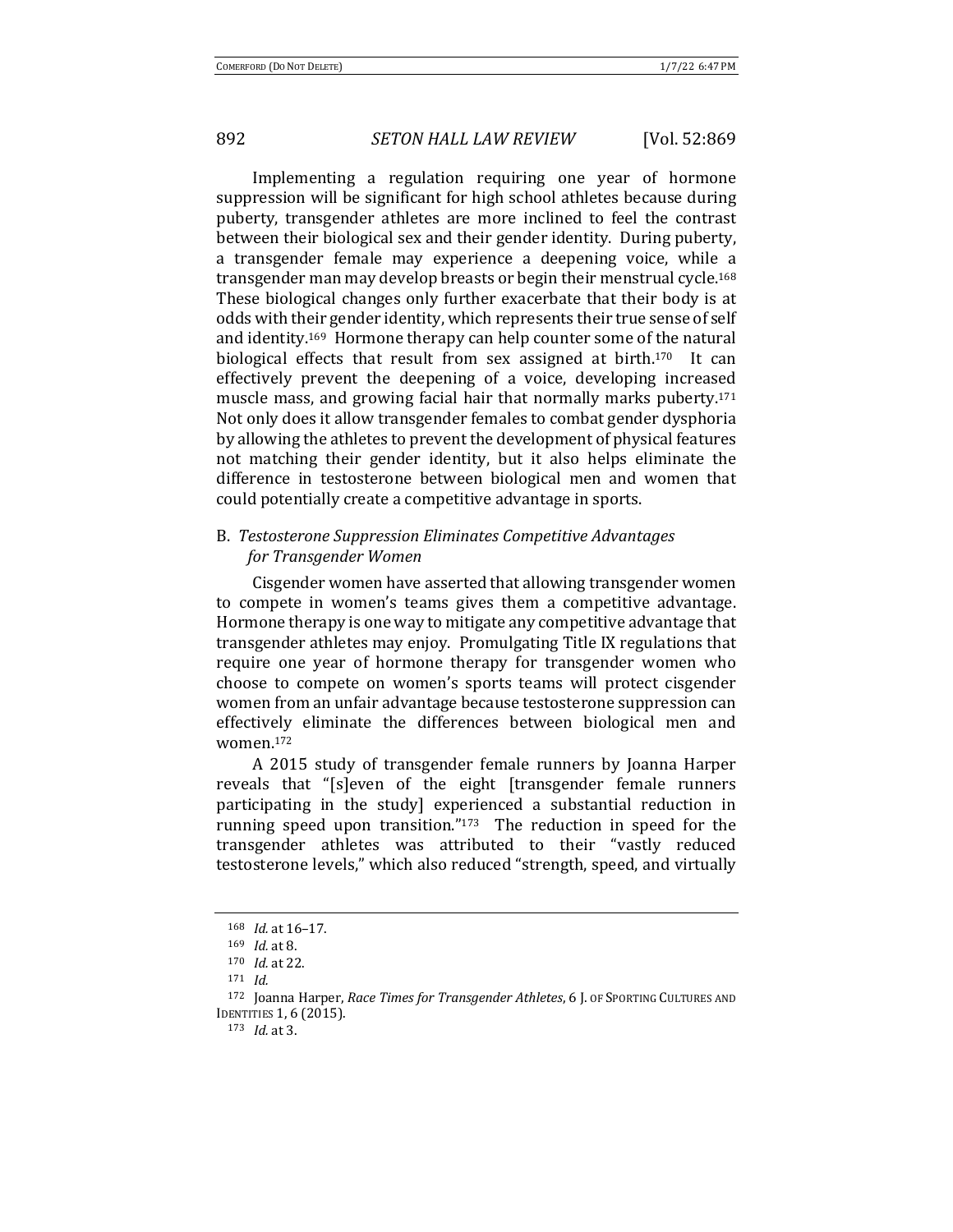every other component of athletic ability" for the women.<sup>174</sup> These findings refute contentions that transgender women sustain a competitive advantage over cisgender women after a year of hormone suppression.<sup>175</sup> This study also results in an endorsement of NCAA rules which require one year of hormone testosterone suppression for transgender women seeking to compete in women's sports.<sup>176</sup> Because hormone therapy can effectively equalize any pre-existing biological advantage, requiring one year of hormone therapy before transgender women can compete in women's sports will not result in discrimination against cisgender women.

## C. *Transgender Athlete Inclusion has Social and Mental Health Benefits*

Allowing transgender athletes to compete in sports on the basis of their gender identity will promote the overall well-being of the athlete. Participation in sports as an adolescent tends to have many long-term beneficial effects for athletes even after the competition ends.<sup>177</sup> Students who are involved in sports tend to receive better grades in school.<sup>178</sup> After graduating high school, female student athletes are more likely than female non-student athletes to attend college.<sup>179</sup> Student athletes are typically able to employ important aspects of sports such as teamwork and hard work successfully once joining the workforce.180

Excluding or severely limiting transgender athletes' ability to compete in sports on the basis of their gender identity can have the effect of excluding transgender athletes from sports entirely as many transgender athletes may not feel comfortable participating on a team that does not match their true sense of inner self. This means that transgender athletes would be denied these important benefits of sports and may never be fully integrated into society. Denial of these benefits

 $174$  *Id.* at 6.

<sup>175</sup> *See id.*

<sup>176</sup> Joanna Harper, *Do Transgender Athletes Have an Edge? I Sure Don't*, WASH. POST (Apr. 1, 2015), https://www.washingtonpost.com/opinions/do-transgender-athleteshave-an-edge-i-sure-dont/2015/04/01/ccacb1da-c68e-11e4-b2a1 bed1aaea2816\_story.html.

<sup>177</sup> NCAA Inclusion of TRANSGENDER STUDENT-ATHLETES, *supra* note 98, at 9.

<sup>&</sup>lt;sup>178</sup> Kelly P. Troutman & Mikaela J. Dufur, *From High School Jocks to College Grads: Assessing the Long-Term Effects of High-School Sport Participation on Females' Educational Attainment*, 38 YOUTH SOCIETY 443, 444 (June 1, 2007).

<sup>179</sup> *Id.* at 447.

<sup>&</sup>lt;sup>180</sup> See Kevin M. Kniffin, Brian Wansink & Mitsuru Shimizu, Sports at Work: *Anticipated and Persistent Correlates of Participation in High School Athletics*, 22 J. OF LEADERSHIP AND ORGANIZATIONAL STUDIES 217, 227 (2014).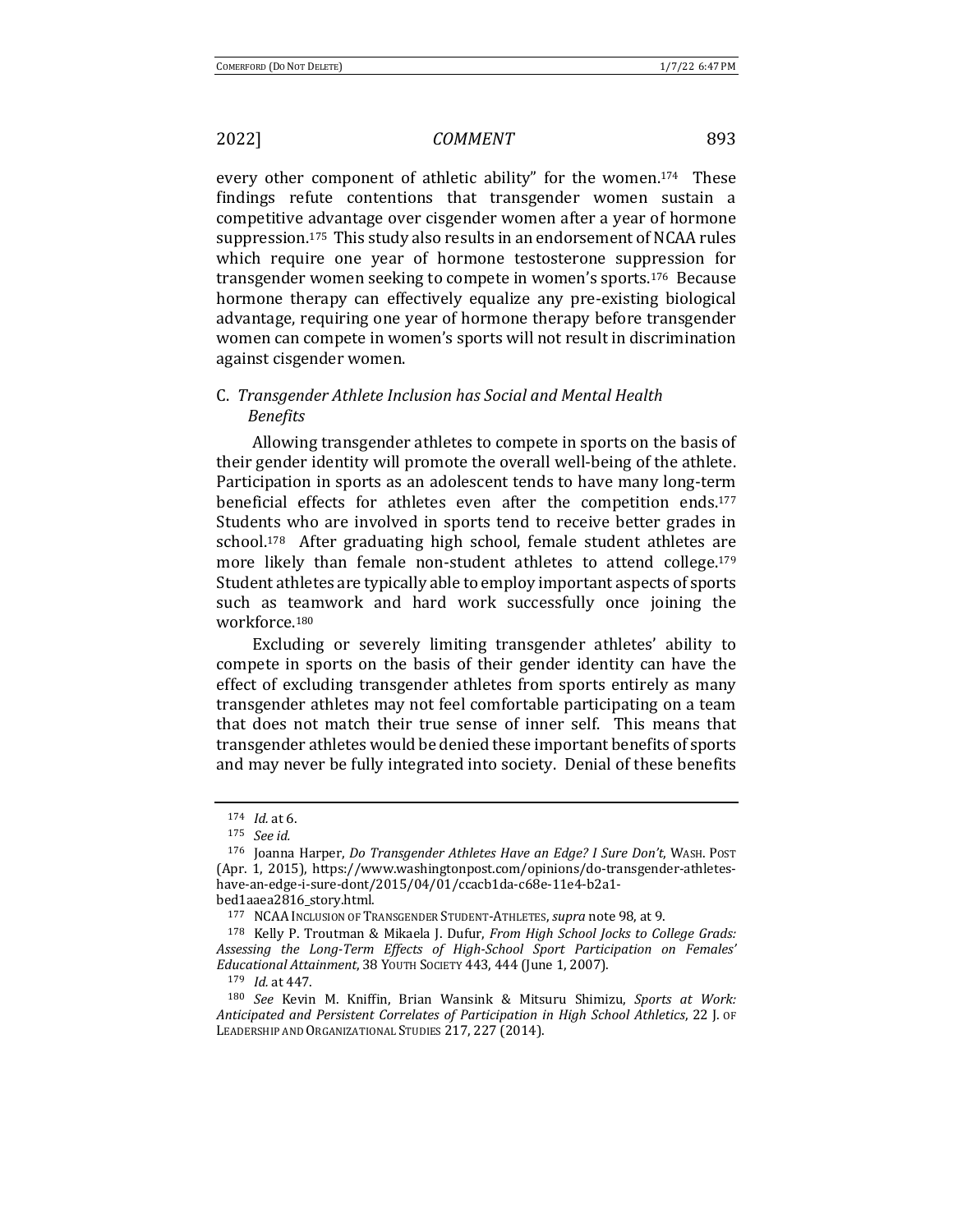is discrimination of the exact nature that Title IX seeks to preclude. Implementing Title IX regulations that allow transgender athletes to participate consistent with their gender identity will allow for broader societal benefits.

### V. EXCLUDING TRANSGENDER ATHLETES LACKS LEGITIMATE BASIS

Opponents to the inclusion of transgender athletes rely on assumptions that the participation of transgender athletes will automatically result in an unfair opportunity for cisgender athletes. Many of these arguments for exclusion are assumptions that fail to consider the relatively small number of transgender athletes, plausible solutions for maintaining fairness, and the inherently unequal nature of sports as they currently exist. This Part details and rebuts arguments for denying transgender athletes the opportunity to compete in athletics consistent with their gender identity.

#### A. *Scholarships and Locker Rooms*

Opponents to allowing transgender persons to compete consistently with their gender identity argue that inclusion will result in the loss of scholarships for cisgender women.<sup>181</sup> They argue that cisgender women cannot fairly compete against transgender women<sup>182</sup> who might benefit from being bigger, faster, and stronger because of their status as biologically male. Believing that transgender women possess a biological advantage, they fear transgender women may be more qualified for athletic scholarships, which could mean less scholarship opportunities available to cisgender women. This argument, however, is not entirely well-founded. The number of transgender women seeking athletic scholarships is substantially less as compared to the number of cisgender women seeking the same opportunities. As a result, this impact would not be significant to cisgender women. This argument is also entirely overinclusive in that it assumes all transgender women will be taller, stronger, and faster. The reality is that while, on average, biological men are taller, stronger, and faster than biological women, there are many instances where the opposite is true, and women are taller, stronger, and faster than men.<sup>183</sup>

Individuals who are opposed to allowing transgender female athletes to compete in women's sports also argue that allowing transgender athletes to compete in sports consistent with their gender identity poses a locker room and bathroom usage challenge for those

<sup>181</sup> Brassil & Longman, *supra* note 155.

<sup>182</sup> *Id.*

<sup>183</sup> NCAA Inclusion of Transgender Student-Athletes, *supra* note 98, at 7.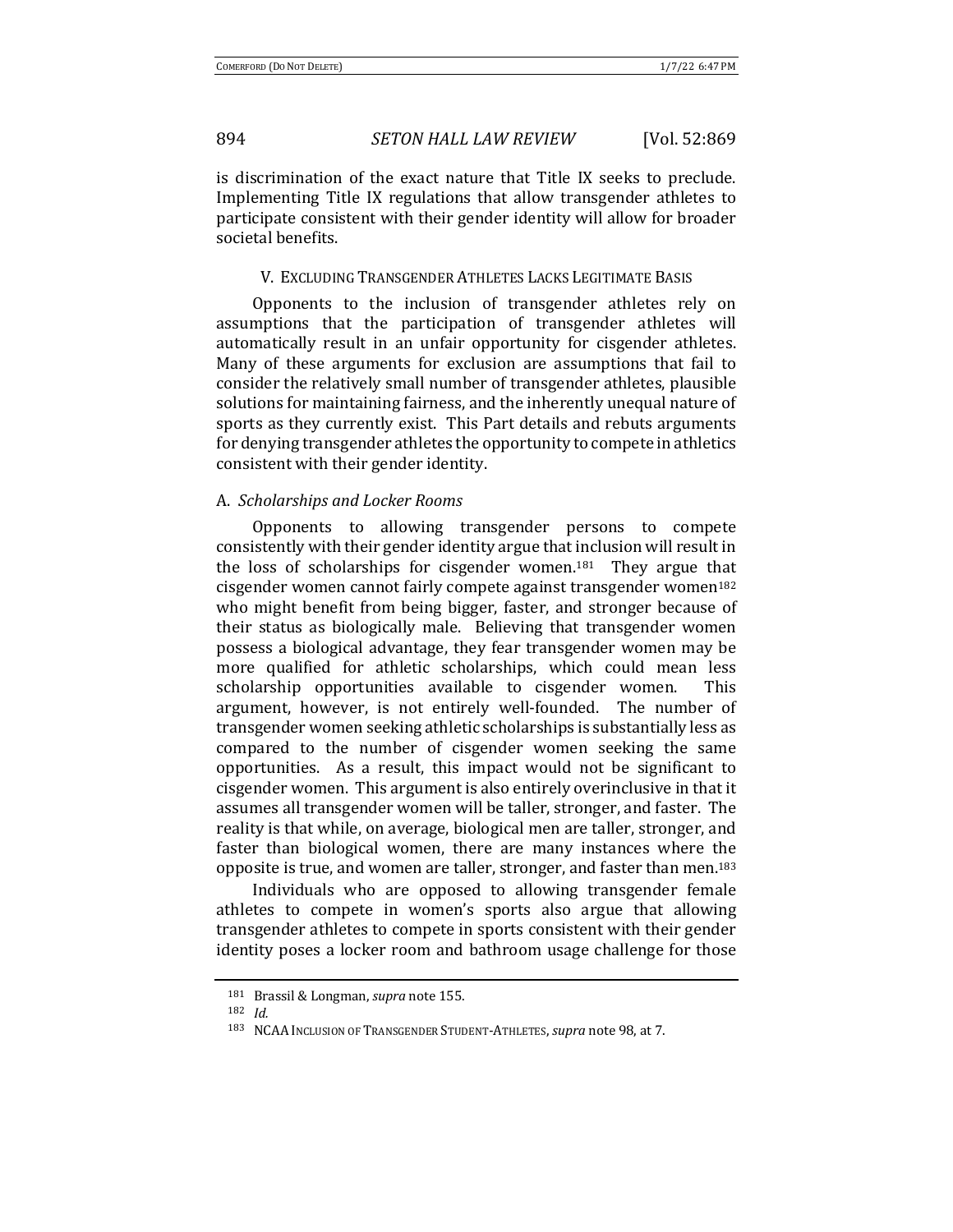athletes.<sup>184</sup> Opponents argue that cisgender women should not be forced to share a bathroom or locker room with transgender women as the experience of sharing a bathroom or locker room with a biological male can be traumatizing for victims of sexual assault.<sup>185</sup> Schools can address the issue surrounding bathroom and locker room usage with the simple solution of individual changing rooms and bathrooms that maintain privacy. For example, the National Intramural Recreational Sports Association now requires: "[e]very locker room should have some private, enclosed changing areas, showers, and toilets for use by any athlete who desires them." $186$  Providing private spaces in locker rooms provides not only for the needs of transgender athletes, but also for cisgender athletes who may desire more privacy.<sup>187</sup> Several New York schools have also refitted locker rooms with privacy screens, an inexpensive and effective solution for achieving privacy.<sup>188</sup>

#### B. *Promote Competitive Fairness*

Opponents of transgender inclusion stress the importance of sex segregation in sports to allow cisgender women to compete on a fair playing field. The competitive fairness debate typically focuses on the biological differences between men and women that usually provide men with a competitive advantage when it comes to sports.<sup>189</sup> Arguments rest on three main assumptions. First, "transgender women are not 'real women' and therefore not deserving of an equal competitive opportunity." $190$  However, the decision to live in accordance with one's gender identity is a deeply personal and significant decision.<sup>191</sup> Gender identity is an essential aspect of a person's identity, and the gender identity of a transgender person is just as strong and real as the gender identity of any individual.

Second, "[b]eing born with a male body automatically gives a transgender woman an unfair advantage when competing against nontransgender women." $192$  This argument does not hold up in context.

<sup>&</sup>lt;sup>184</sup> *See id.* at 20 (stating that transgender athletes, "should be able to use the locker room, shower, and toilet facilities in accordance with the students' gender identity").

<sup>185</sup> *Id.* at 19.

<sup>&</sup>lt;sup>186</sup> Erin E. Buzuvis & George B. Cunningham, Better Locker Rooms: It's Not Just a *Transgender Thing*, THE CONVERSATION (Mar. 26, 2017), https://theconversation.com/ better-locker-rooms-its-not-just-a-transgender-thing-74023.

<sup>187</sup> *Id.*

<sup>188</sup> *Id.*

<sup>189</sup> NCAA Inclusion of Transgender Student-Athletes, *supra* note 98, at 7-8.

<sup>190</sup> *Id.* at 7.

<sup>191</sup> *Id.*

<sup>192</sup> *Id.*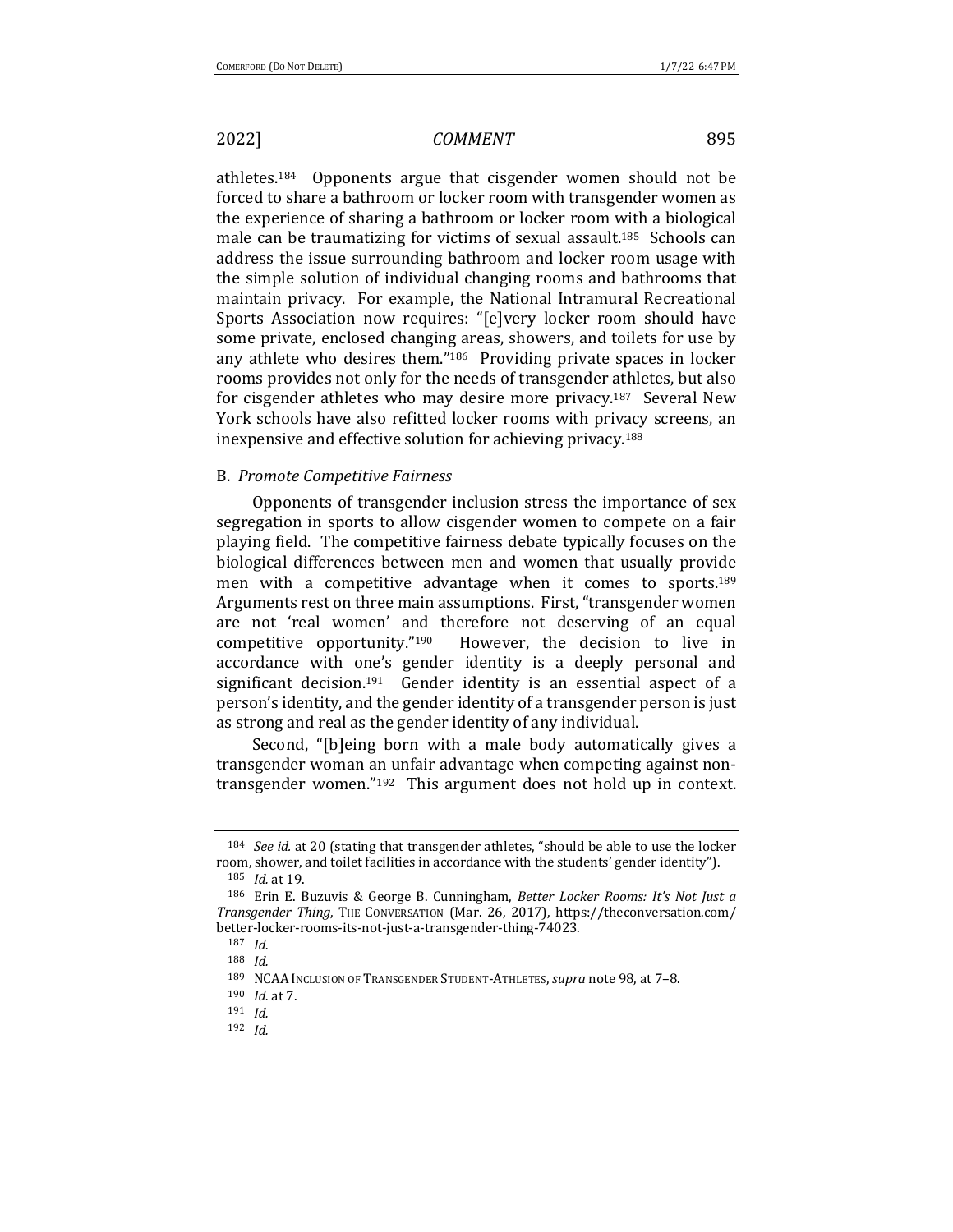Transgender females who have transitioned at a young age do not experience male puberty.<sup>193</sup> Male puberty is when most men develop an athletic advantage over women.<sup>194</sup> In the absence of male puberty, there is less of an equity concern than if the transition had occurred after puberty.<sup>195</sup> Furthermore, transgender athletes come in various physical shapes and sizes despite the stereotype that they are unusually tall and muscular.<sup>196</sup> As discussed above, while on average, men do tend to be taller, faster, and stronger, this is an overinclusive standard that fails to account for the fact that many transgender women have undergone substantial hormone therapy and suppression, some even before hitting puberty which diminishes any initial advantage.<sup>197</sup> Even if this assumption were to be true, the advantage transgender women potentially could possess would be eliminated after one year of hormone suppression.<sup>198</sup>

Third, men will claim to be transgender women just for the sake of being able to compete in women's sports programs.<sup>199</sup> This argument remains a false narrative that has never been proven to be true.<sup>200</sup> This assumption's error is evident in light of the IOC's sex verification process which never, in a 40-year history, found any men to be posing as women.<sup>201</sup> Instead, these sex verification tests were utilized as a humiliation tactic and to exclude intersex athletes.<sup>202</sup>

#### C. *Competition Consistent with Biological Sex is Not Fair*

Adopting a restrictive regulation that requires people to compete only on the basis of their biological sex could also result in unequal competition for cisgender athletes. This is because transgender males would be forced to compete in female sports despite likely undergoing testosterone enhancement as part of their transition from female to

<sup>193</sup> *Id.*

<sup>&</sup>lt;sup>194</sup> *See id.* (explaining that "transgender girls who medically transition at an early age do not go through a male puberty, and therefore their participation in athletics as girls does not raise the same equity concerns that arise when transgender women transition after puberty").

<sup>&</sup>lt;sup>195</sup> NCAA INCLUSION OF TRANSGENDER STUDENT-ATHLETES, *supra* note 98, at 7.

<sup>196</sup> *Id.*

<sup>197</sup> *Id.*

<sup>198</sup> *Id.* at 8.

<sup>199</sup> *Id.* at 7.

<sup>200</sup> *Id.* at 8.

<sup>&</sup>lt;sup>201</sup> NCAA Inclusion of Transgender Student-Athletes, *supra* note 98, at 8.

<sup>202</sup> *Id.*